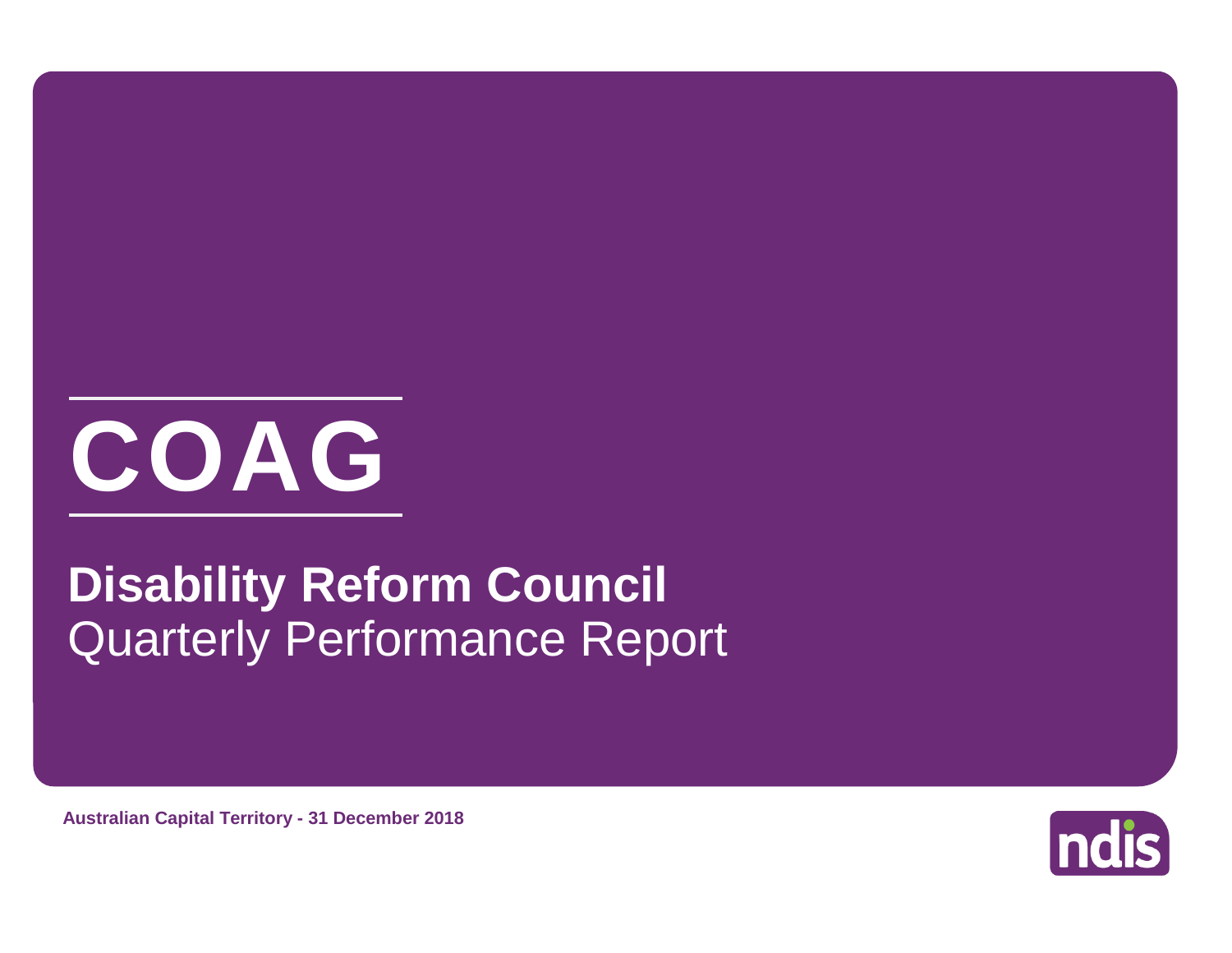

#### **Overview**

**This report is a summary of the performance and operations of the NDIA in Australian Capital Territory for Quarter 2 of 2018-19 (01 October 2018 - 31 December 2018).**

**It is the tenth quarterly report during the NDIS Transition period, which commenced on 1 July 2016.** 

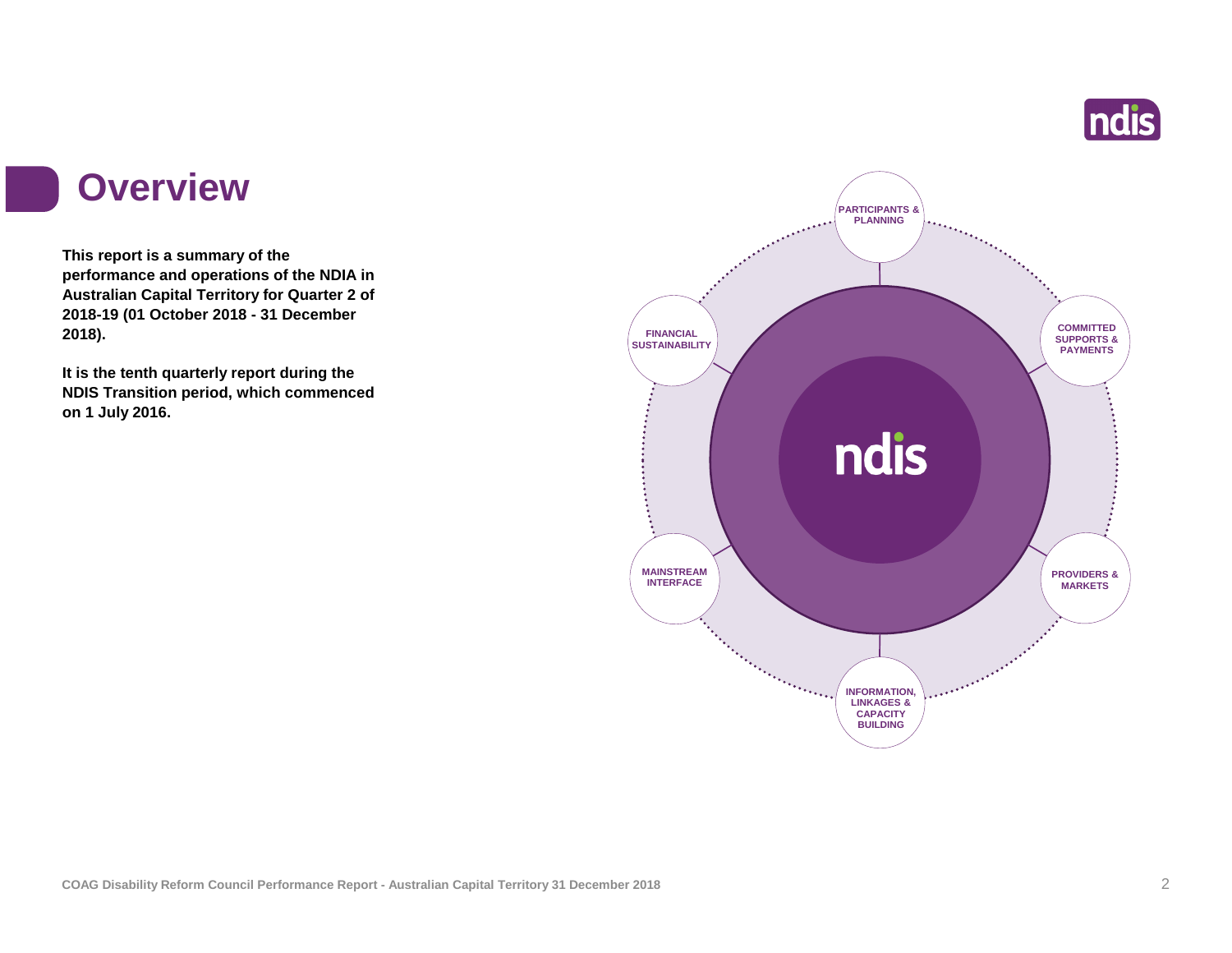

### **Summary**

| <b>Participants and</b><br><b>Planning</b> | <b>Committed Supports</b><br>and Payments | <b>Providers and</b><br><b>Markets</b> | <b>Mainstream Interface</b> |  |
|--------------------------------------------|-------------------------------------------|----------------------------------------|-----------------------------|--|
| 338 additional                             | \$680.6 million has been                  | 1,500 approved                         | 89% of active participants  |  |
| participants with plans                    | paid to providers and                     | providers, a 5% increase               | with a plan approved in     |  |
| this quarter.                              | participants:                             | for the quarter.                       | 2018-19 Q2 access           |  |
|                                            | • \$21.2m in 2014-15,                     |                                        | mainstream services.        |  |
| As at 31 December 2018.                    | • \$116.0m in 2015-16,                    | 34% of approved                        |                             |  |
| plans approved and ECEI                    | • \$192.1m in 2016-17,                    | providers were active in               |                             |  |
| referrals represent 147%                   | • \$229.9m in 2017-18,                    | <b>Australian Capital</b>              |                             |  |
| of scheme to date                          | • \$121.3m in 2018-19 to                  | <b>Territory at 31 December</b>        |                             |  |
| bilateral estimate met                     | date.                                     | 2018, and 66% were yet to              |                             |  |
| (1 July 2014 - 31                          |                                           | have evidence of activity.             |                             |  |
| December 2018).                            | Overall.                                  |                                        |                             |  |
|                                            | .80% of committed                         | 80-95% of payments                     |                             |  |
| <b>Participant satisfaction</b>            | supports were utilised in                 | made by the NDIA are                   |                             |  |
| has decreased in the                       | 2014-15,                                  | received by 25% of                     |                             |  |
| quarter but remains high,                  | • 84% in 2015-16,                         | providers.                             |                             |  |
| with 83% of participants                   | • 68% in 2016-17,                         |                                        |                             |  |
| surveyed in the quarter                    | • 72% in 2017-18.                         | 24% of service providers               |                             |  |
| rating their satisfaction                  | The 2018-19 experience is                 | are individuals/sole                   |                             |  |
| with the Agency's                          | still emerging.                           | traders.                               |                             |  |
| planning process as                        |                                           |                                        |                             |  |
| either good or very good.                  | The higher utilisation in                 |                                        |                             |  |
|                                            | earlier years is                          |                                        |                             |  |
|                                            | predominantly driven by                   |                                        |                             |  |
|                                            | higher in-kind supports                   |                                        |                             |  |
|                                            | provided.                                 |                                        |                             |  |
|                                            |                                           |                                        |                             |  |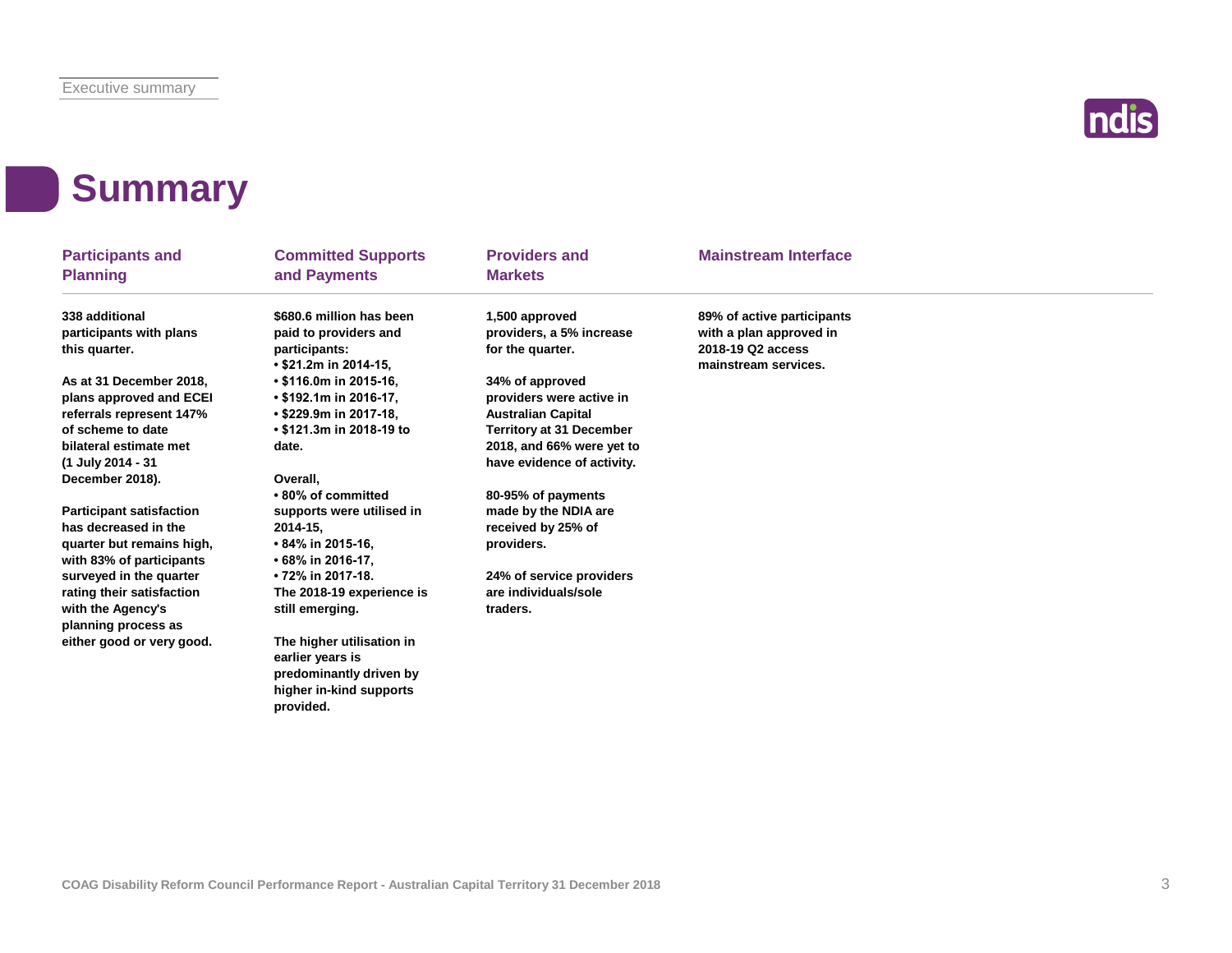# **Participants and Planning**

The NDIS in Australian Capital Territory continues to grow with 338 additional participants with approved plans this quarter.

In total, over 7,000 participants are now being supported by the NDIS in Australian Capital Territory, with 57% receiving support for the first time.



**Australian Capital Territory - 31 December 2018**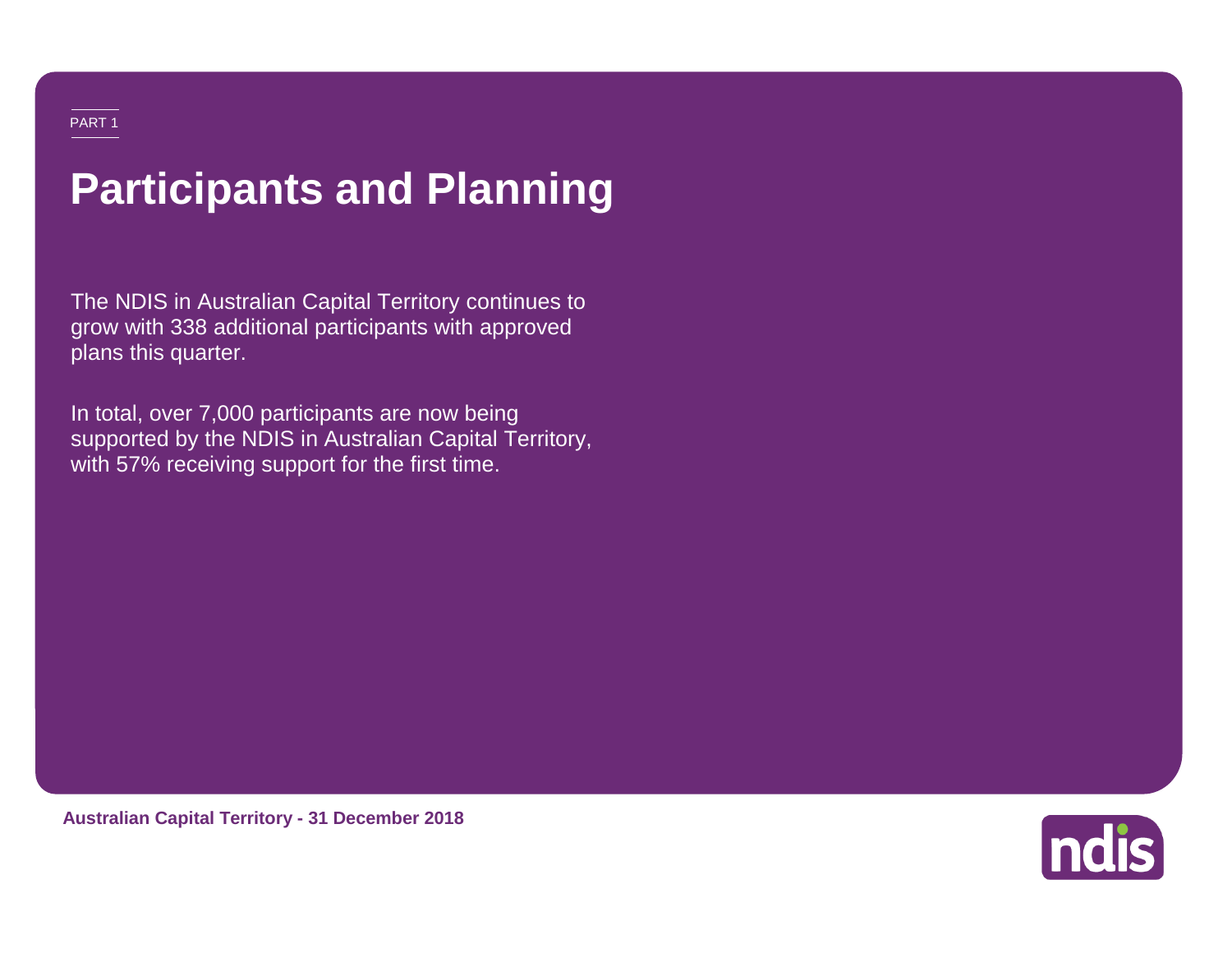### **Summary**

**The NDIS is fully operational in Australian Capital Territory.**



#### **Key Statistics**

#### PARTICIPANTS ARE **7,451 7,451 7,451**

 $NATOAPF$ PARTICIPANTS ARE<br>NOW REING NOW BEING<br>SUPPORTED BY THE SUPPORTED BY THE<br>NDIS IN AUSTRALIAN AUSTRALIAN<br>TERRITORY CAPITAL TERRITORY,<br>WGJ UPINO NOW BEING NOW BEING INCLUDING INCLUDING CHILDREN IN THE CHILDREN IN THE ECEI PROGRAM ECEI PROGRAM

**338 338**

INITIAL PLANS APPROVED IN 2018-19 Q2, EXCLUDING SUPP CHILDREN IN THE ECEI **EXERCITE SINCE A SINCE ECEI P** PROGRAM (REPRESENTING ) (REPRESENTING 5% GROWTH SINCE LAST QUARTER)

**338**

#### INITIAL PLANS APPROVED IN **36 36**

CHILDREN ARE BEING CHILDREN ARE BEING SUPPORTED IN THE SUPPORTED IN THE ECEI PROGRAM, WITH ECEI PROGRAM, WITH 31 ADDITIONAL 31 ADDITIONAL REFERRALS TO THE REFERRALS TO THE ECEI GATEWAY ECEI GATEWAY CONFIRMED IN 2018-19 CONFIRMED IN 2018-19 Q2 Q2

CHILDREN ARE BEING **4,263 147%**

SUPPORTED IN THE ECOPLE ARE NOW TO A RESIDENCE OF TRANSITION  $\mathcal{S}(\mathcal{S})$ PROGRAM, WITH 31 DATE BILATERAL RECEIVING SUPPORT ADDITIONAL REFERRALS ESTIMATE MET FOR THE FIRST TIME

BILATERAL ESTIMATE MET OF SCHEME TO DATE OF SCHEME TO DATE (1 JULY 2014 - 31 DECEMBER BILATERAL ESTIMATE BILATERAL ESTIMATE (1 JULY 2014 - 31 (1 JULY 2014 - 31 DECEMBER 2018) DECEMBER 2018) MET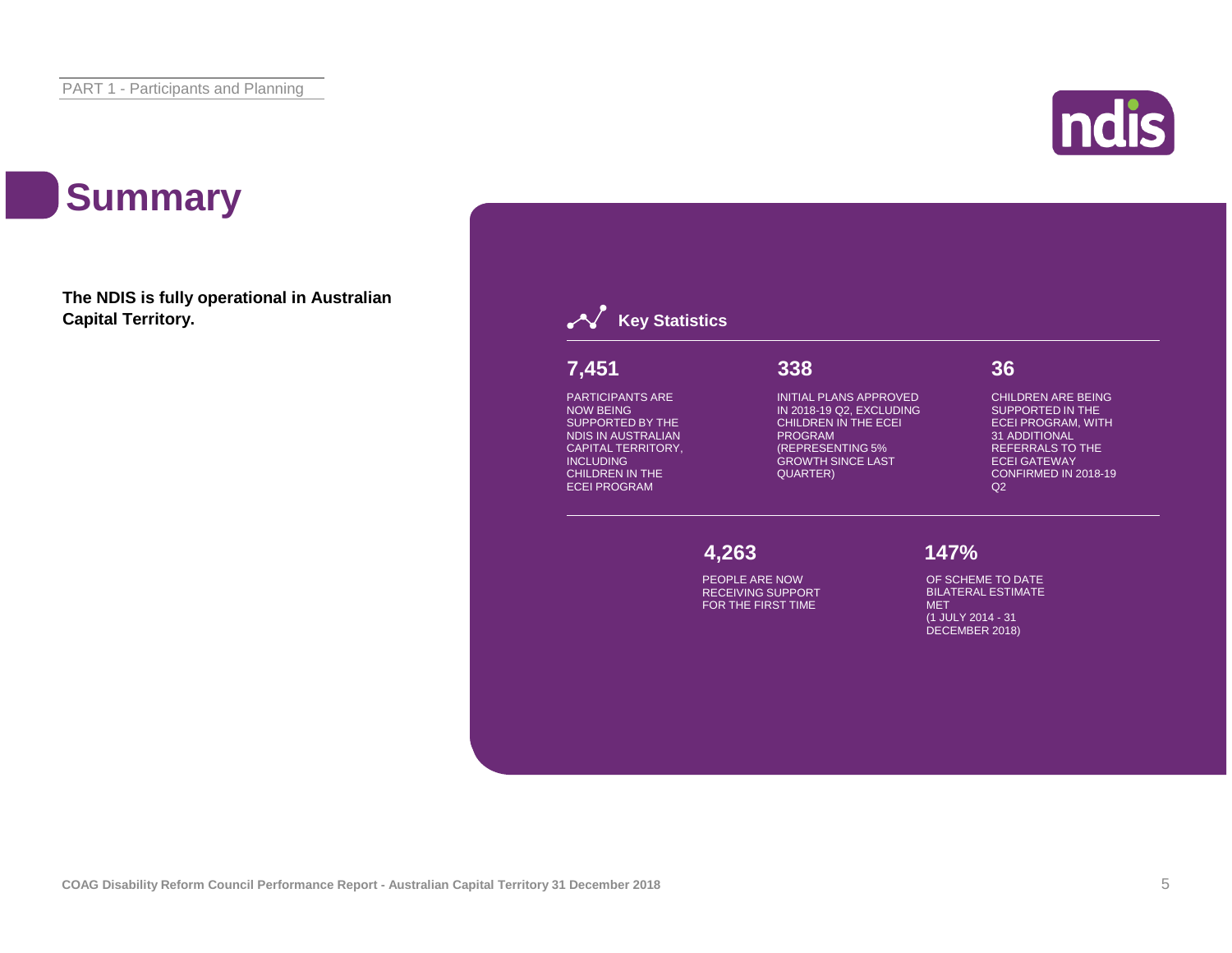

### **Quarterly Intake**

#### **2018-19 Q2**

**Of the 192 participants deemed 'eligible' this quarter 98% were 'New' participants (i.e. had not transitioned from an existing State/Territory or Commonwealth program).**

**Of the 338 plan approvals this quarter, 95% were 'New' participants (i.e. had not transitioned from an existing State/Territory or Commonwealth program), 45% entered with a permanent disability and 22 were previously confirmed as ECEI at 2018-19 Q1.**

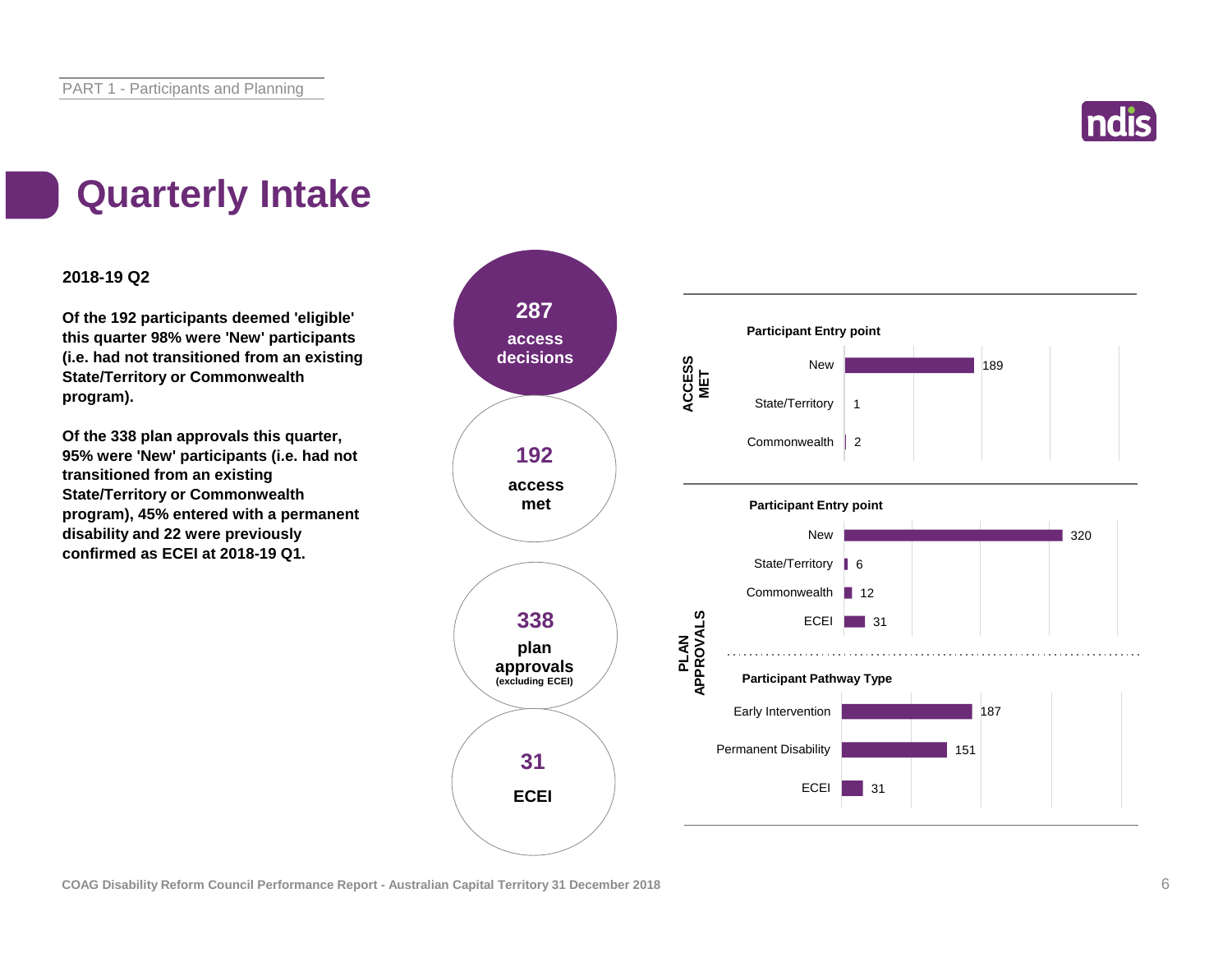

#### **Quarterly Intake Detail**

**Plan approvals as at 31 December 2018**

**Plan approval numbers have increased from 7,077 at the end of 2018-19 Q1 to 7,415 by the end of 2018-19 Q2, an increase of 338 approvals.**

**At the end of the quarter, 36 are children being supported in the ECEI gateway. Of these, 5 were previously confirmed as ECEI at 30 September 2018 and an additional 31 children entered the gateway this quarter.**

**Overall, 740 participants with approved plans have exited the Scheme, resulting in 6,711 active participants (including ECEI) as at 31 December 2018.**

#### **Change in plan approvals between 30 September 2018 and 31 December 2018**



December 2018

There were 1,819 plan reviews this quarter. This figure relates to all participants who have entered the scheme.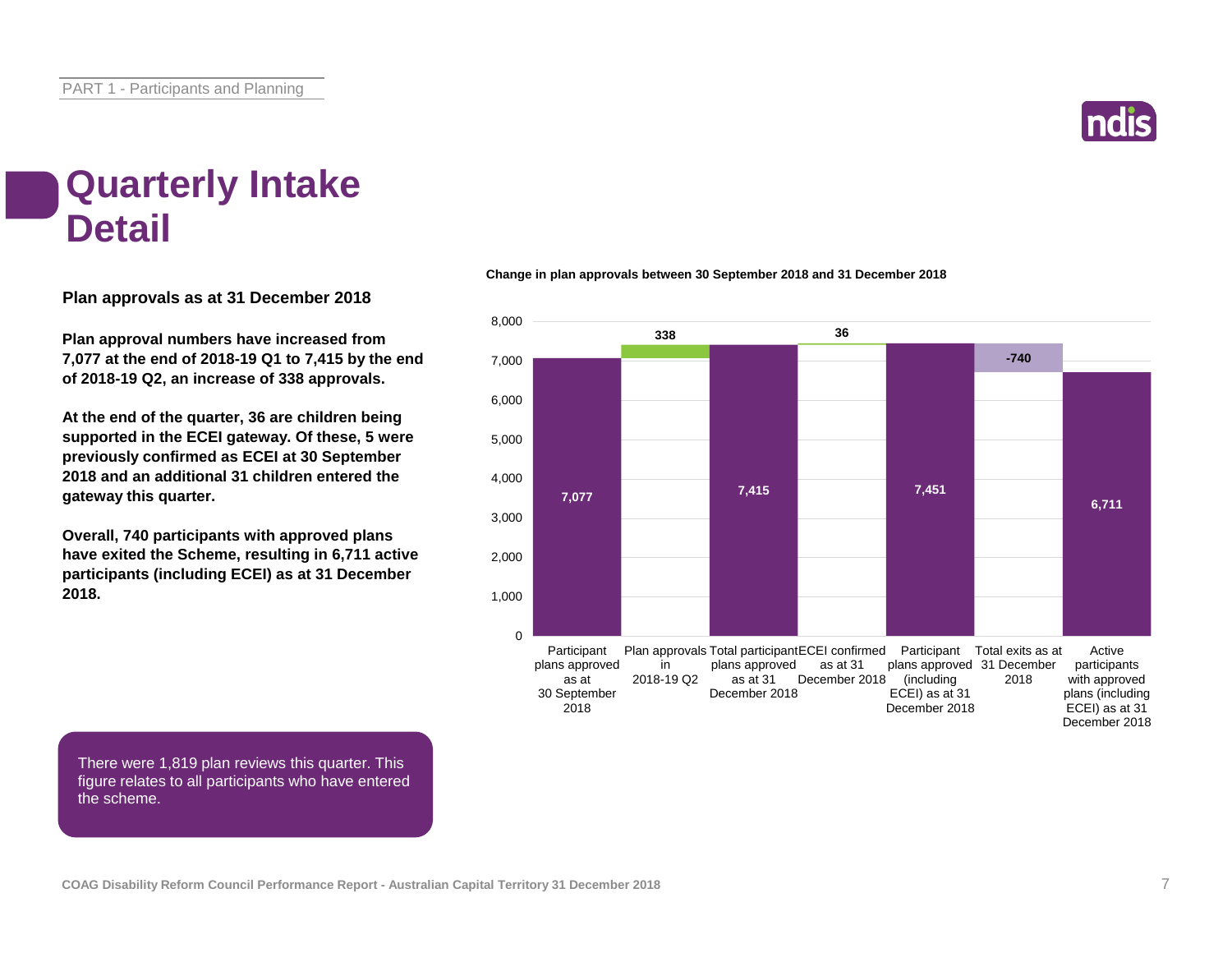#### **Cumulative Position**

**At the end of 2018-19 Q2, the cumulative total number of participants receiving support was 7,451 (including 36 children supported through the ECEI gateway). Of these, 2,883 transitioned from an existing State/Territory program, 269 transitioned from an existing Commonwealth program and 4,263 participants are now receiving support for the first time.**

**Overall, since 1 July 2013, there have been 9,362 people with access decisions.**

**Cumulative plan approvals compared with bilateral estimate**



#### **147%**

of scheme to date bilateral estimate met (1 July 2014 - 31 December 2018)

#### **7,415**

plan approvals to date; 7,451 including ECEI confirmed

#### **Plan approvals by participant referral pathway**



Cumulative position reporting is inclusive of trial participants for the reported period and represents participants who have or have had an approved plan.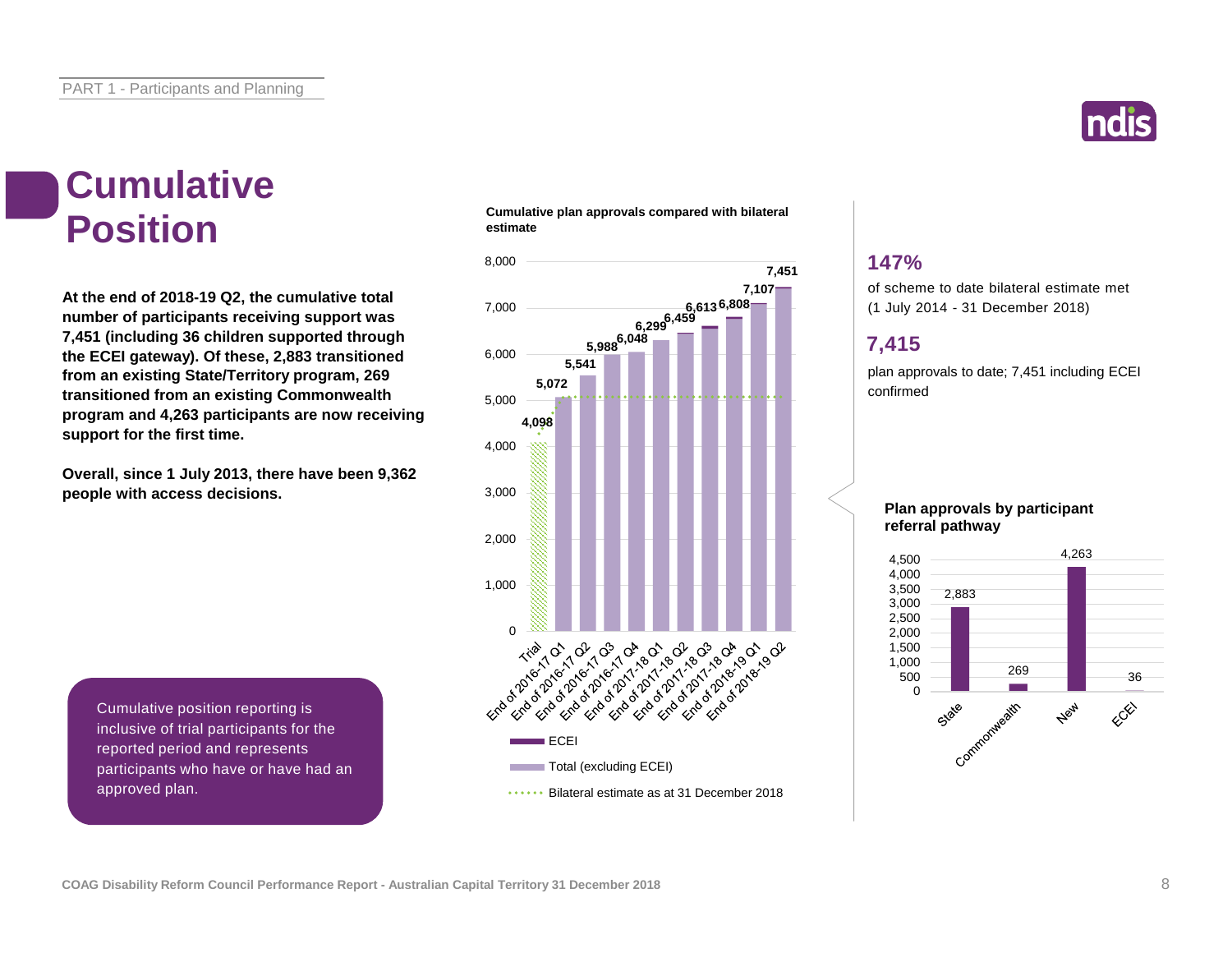PART 1 - Participants and Planning



### **Participant Profiles by Age Group**

**These bar charts show the demographic profile of active participants with a plan approved in 2018-19 Q2, compared with plan approvals at 30 September 2018, by age group.**

**Around 44% of participants entering in this quarter are aged 0 to 6 years. This compares with 13% in prior quarters.**

**Active participants with a plan approved in 2018-19 Q2 by age group**



**% of active participants with a plan approved by age group**



■% of active participants with a plan approved in prior quarters

■% of active participants with a plan approved in 2018-19 Q2

Note: The age eligibility requirements for the NDIS are based on the age as at the access request date. Participants with their initial plan approved aged 65+ have turned 65 since their access request was received.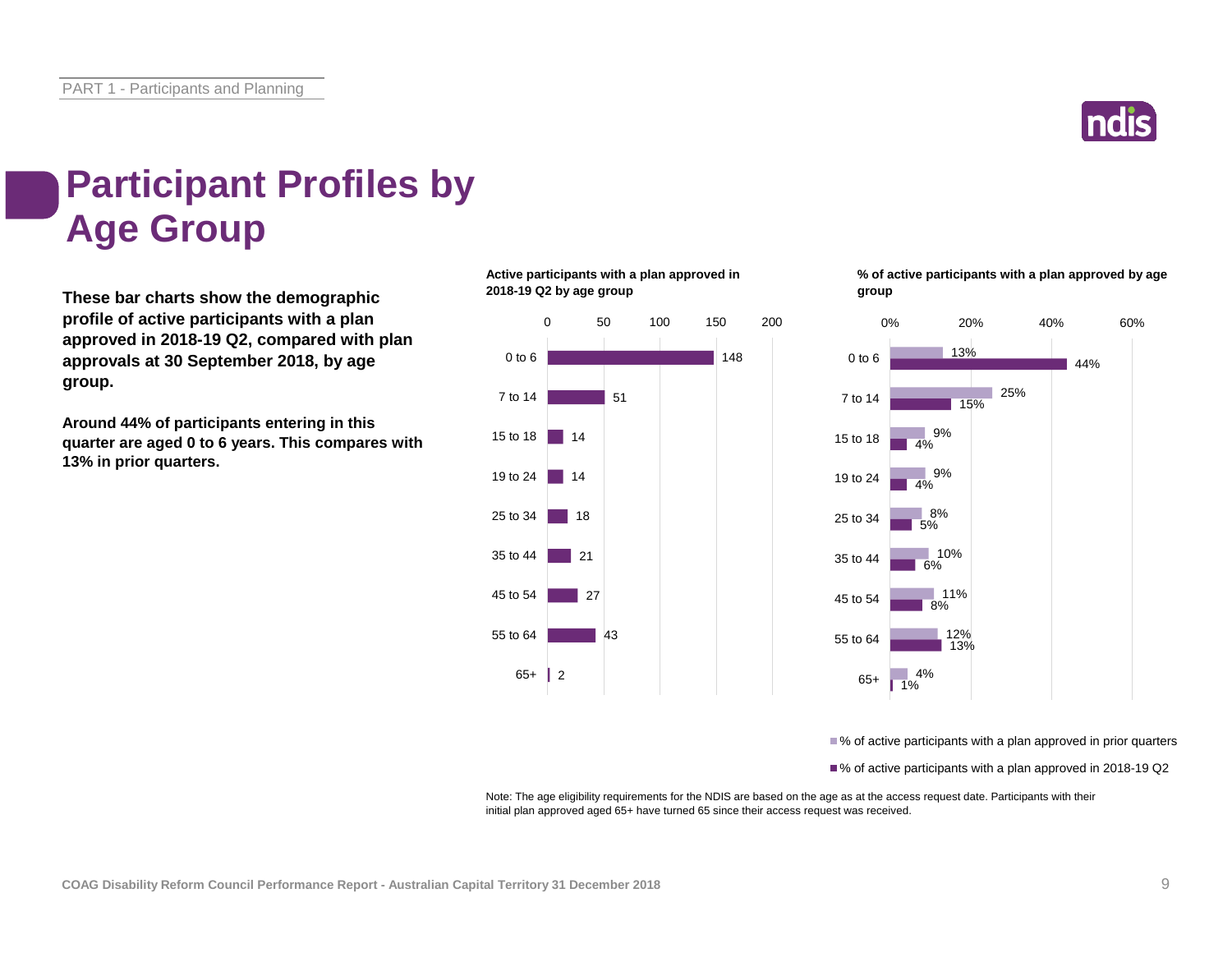

### **Participant Profiles by Disability Group**

**These bar charts show the demographic profile of active participants with a plan approved in 2018-19 Q2, compared with plan approvals at 30 September 2018, by disability group.**

**Of the participants entering in 2018-19 Q2, 26% have a primary disability group of Developmental Delay and 24% have a primary disability group of Autism.**

#### **Active participants with a plan approved in 2018-19 Q2 by disability group**



#### **% of active participants with a plan approved by disability group**



■% of active participants with a plan approved in prior quarters

■% of active participants with a plan approved in 2018-19 Q2

Note 1: Of the 15 active participants identified as having an intellectual disability, 3 (20%) have Down syndrome. Note 2: Since 2017-18 Q1 Developmental Delay and Global Developmental Delay have been reported separately to the Intellectual Disability group.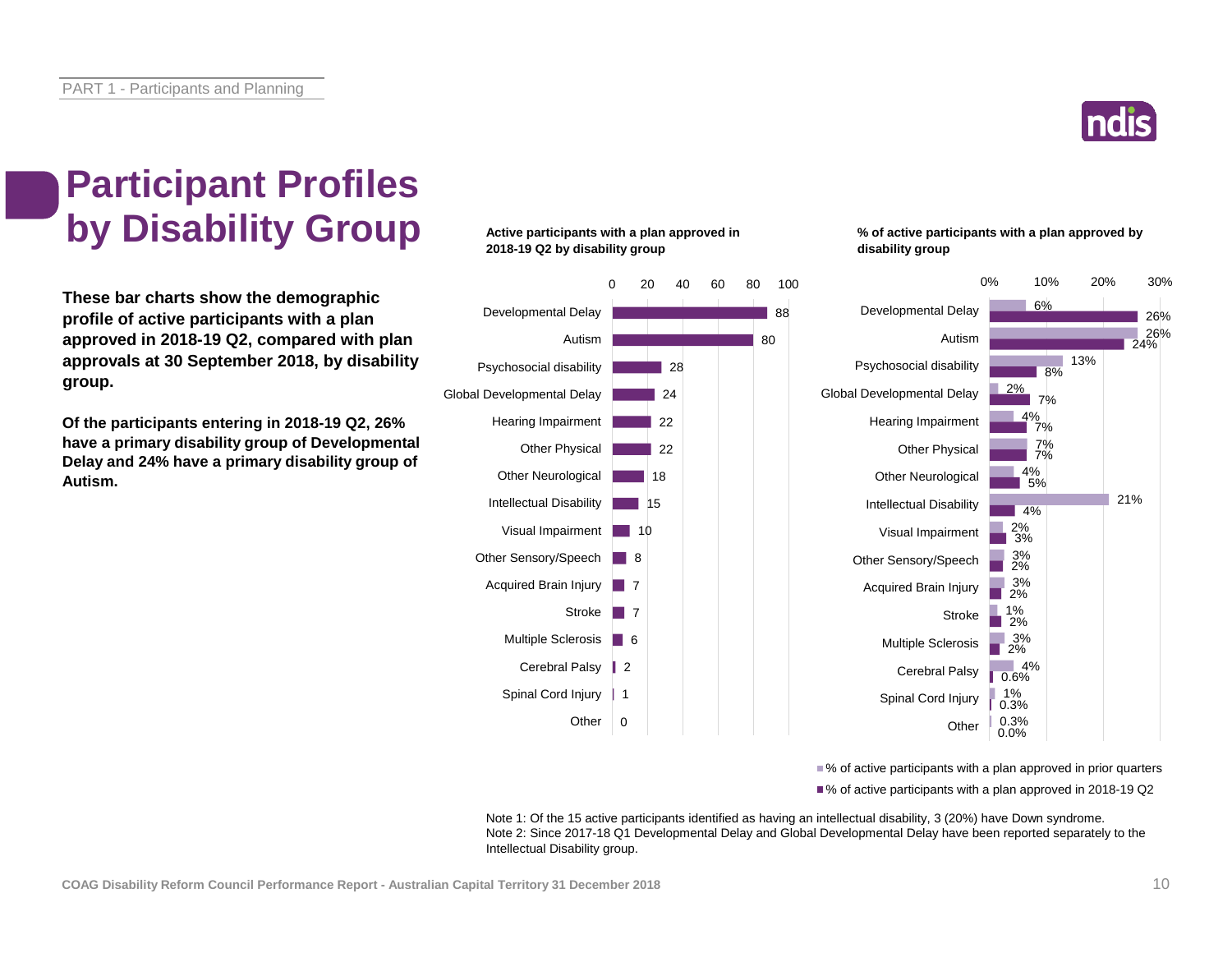

### **Participant Profiles by Level of Function**

**These bar charts show demographic profile of active participants with a plan approved in 2018-19 Q2, compared with plan approvals at 30 September 2018, by level of function.**

**For participants with a plan approval in the current quarter:** 

**• 53% of active participants had a relatively high level of function**

**• 36% of active participants had a relatively moderate level of function** 

**• 11% had a relatively low level of function**

**These relativities are within the NDIS participant population, and not comparable to the general population.**

**% of active participants with a plan approved by level of function**



■% of active participants with a plan approved in 2018-19 Q2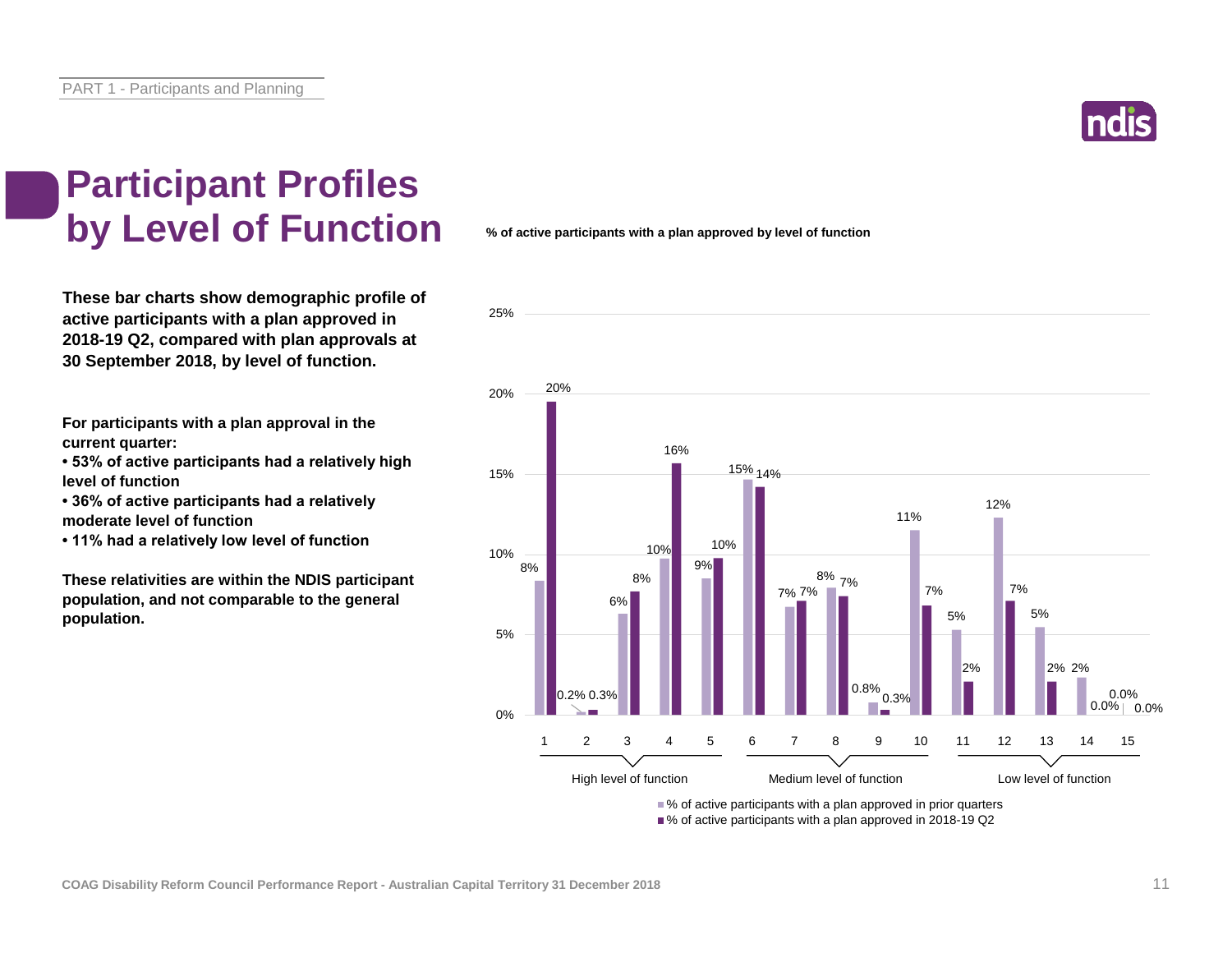

### **Participant Profiles by Gender**

**These charts show the demographic profile of active participants with a plan approved in 2018- 19 Q2, compared with plan approvals as at 30 September 2018, by gender.**

**The majority of participants are males.**

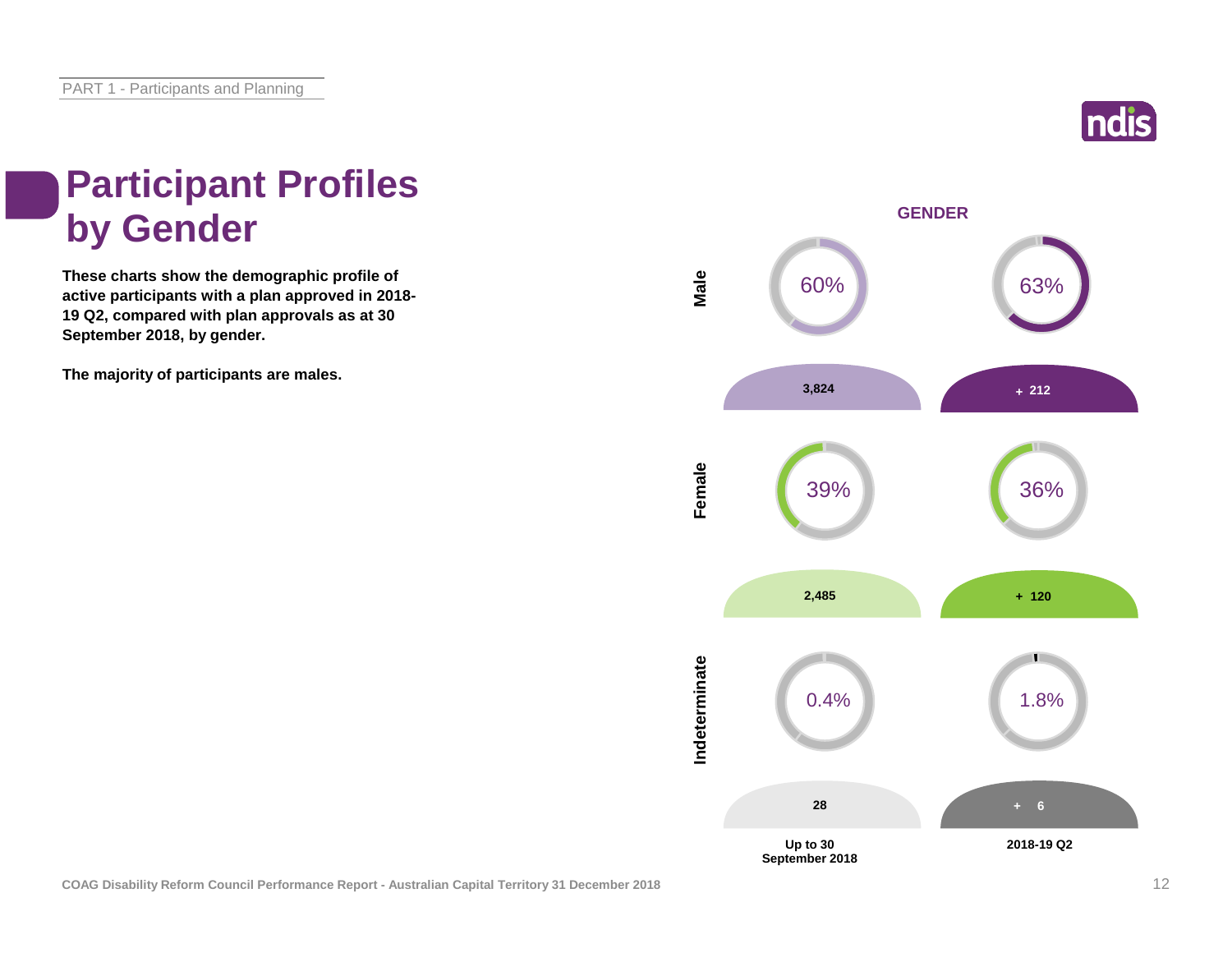#### **Participant Profiles**

**These bar charts show other demographic profile of active participants with a plan approved in 2018-19 Q2, compared with plan approvals as at 30 September 2018.**

**Of the participants with a plan approved in 2018-19 Q2:**

**• 4.7% were Aboriginal or Torres Strait Islander, compared with 4.2% in previous quarters combined.**

**• 0.9% were young people in residential aged care, compared with 0.7% in previous quarters combined.**

**• 15.1% were culturally and linguistically diverse, compared with 10.1% in previous quarters** 





**Culturally and linguistically diverse**

**Not culturally and linguistically diverse**

**Not stated**

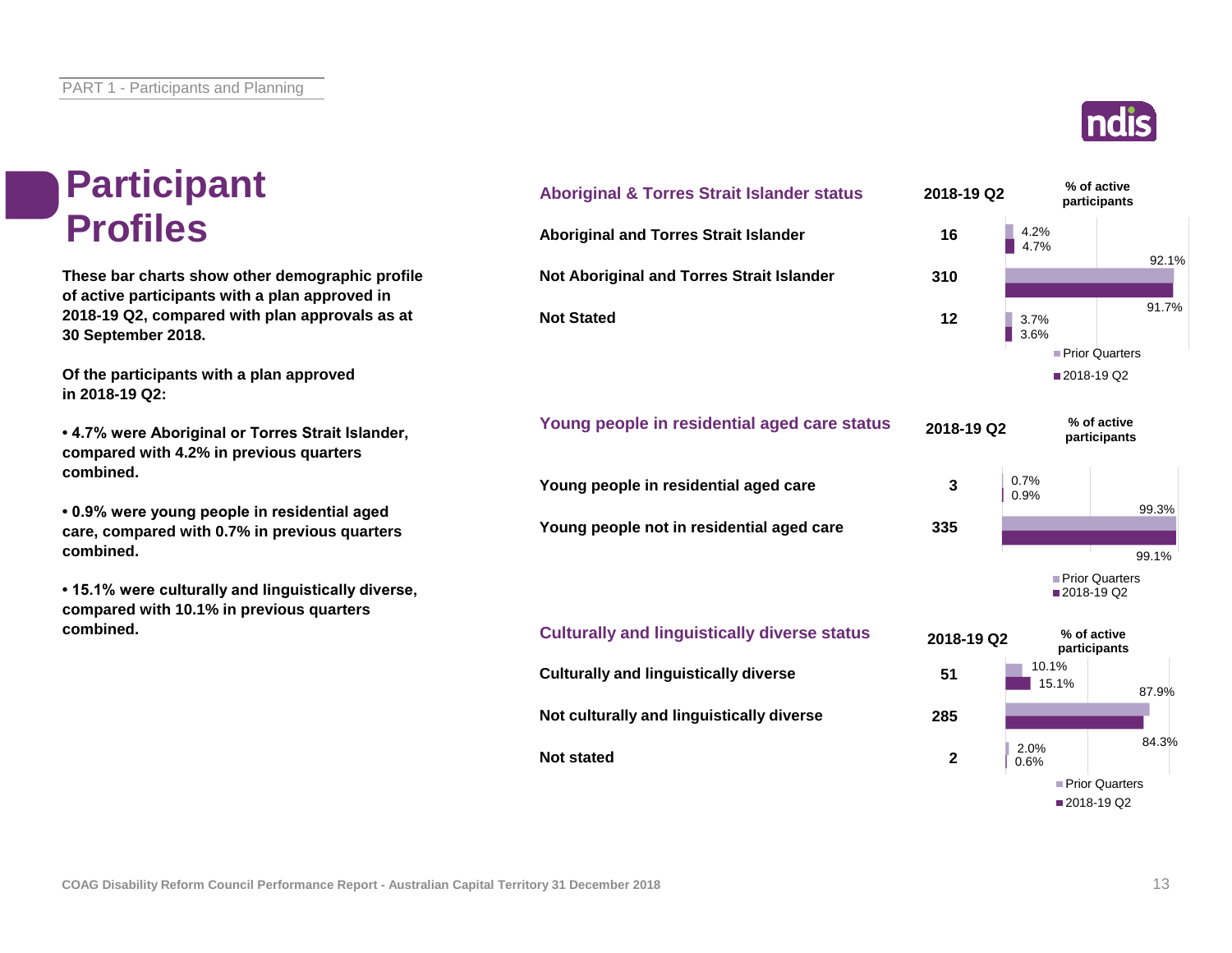

#### **Plan Management Support Coordination**

**The proportion of participants electing to fully or partly self-manage their plan was higher in 2018-19 Q2 at 44%, compared with 38% in previous quarters combined.**

**34% of participants who have had a plan approved in 2018-19 Q2 have support coordination in their plan, compared to 35% in previous quarters combined.**

**Support Coordination**



**Prior quarters (transition only)**

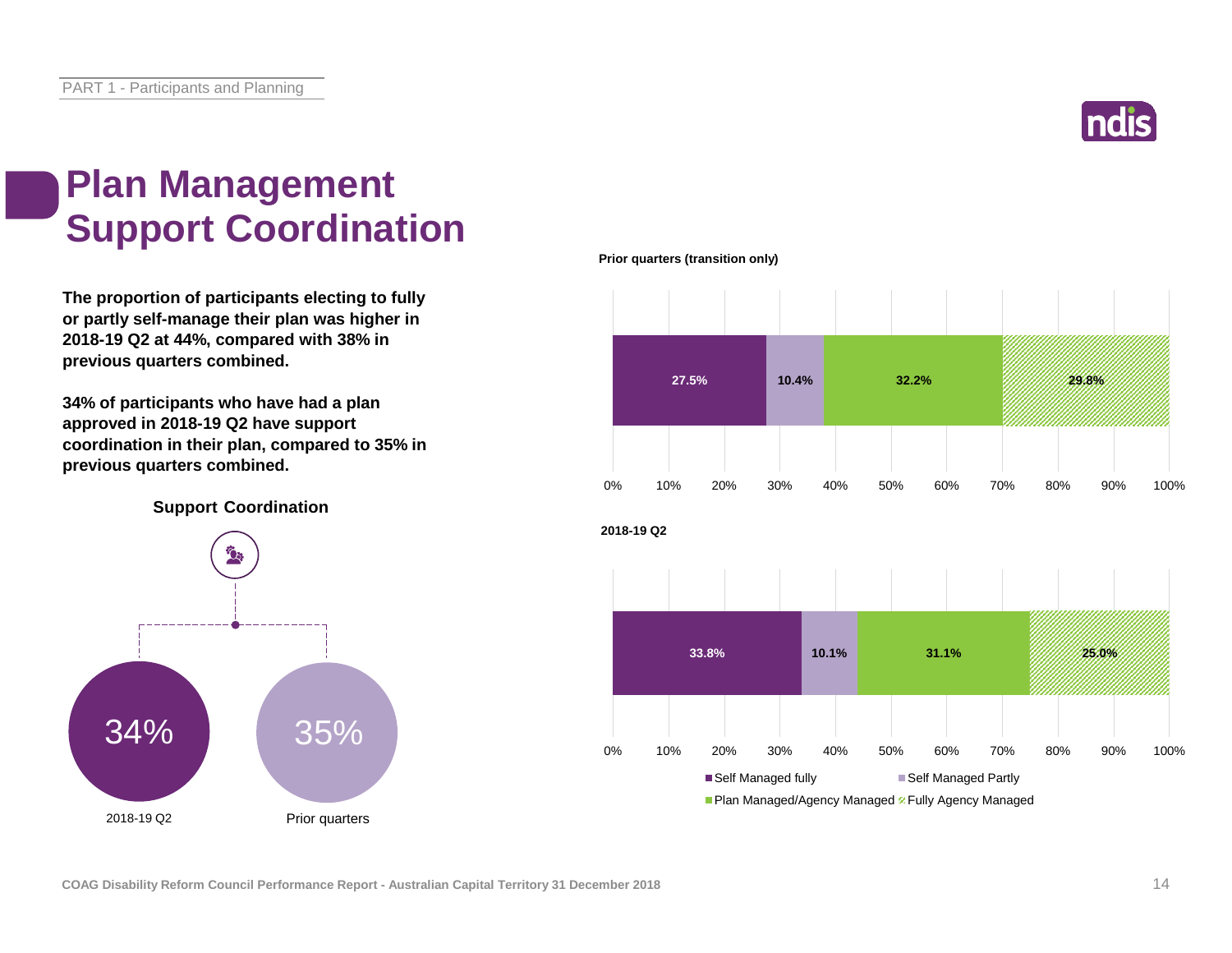

### Plan Activation **Duration to Plan activation for initial plans**

**Plan activation refers to the amount of time between plan approval and the commencement of the participant receiving support.**

**The percentage of plans activated within 90 days of approval were:** 

- **74% of plans approved in prior quarters**
- **70% of plans approved in 2017-18 Q4.**







Note: Plans approved after the end of 2017-18 Q4 have been excluded from the charts. They are relatively new and it is too early to examine their durations to activation.

Plan activation can only be approximated using data on payments. As there is a lag between when support is provided and payments made, these statistics are likely to be conservative. That is, it is likely that plan activation is faster than presented. Further, in-kind supports have been excluded from the calculation, which contributes to the conservative figures.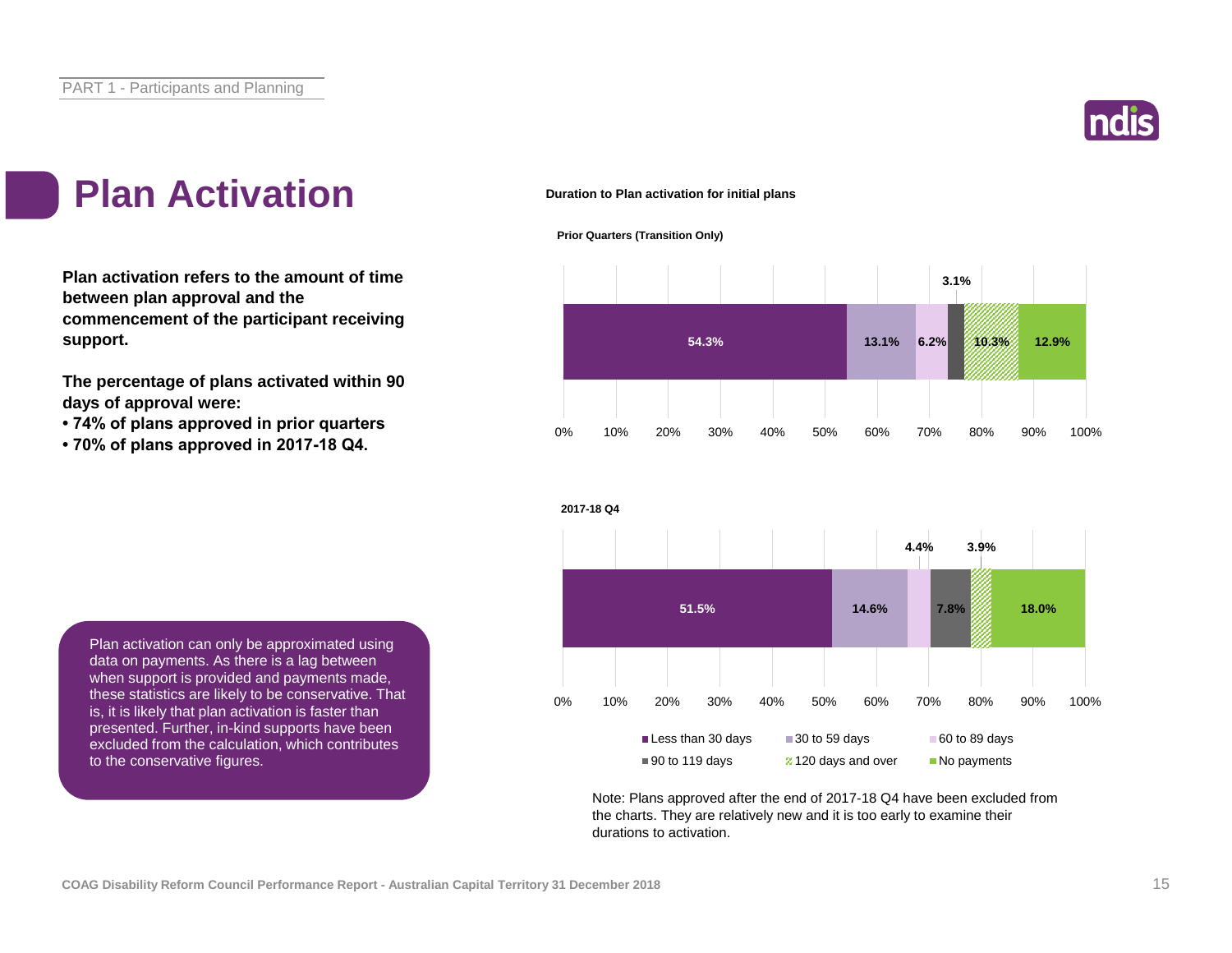

#### **Participant Outcomes**

**Information was collected from 90% of participants who have received their initial plan since 1 July 2016 (baseline outcome measures).**

**• 69% of participants school age to 14 are able to make friends outside of family/carers, compared to 62% of participants aged 0 to before school • 58% of participants aged 0 to before school are engaged in age appropriate community, cultural or religious activities, compared to 35% - 46% for other age groups**

**• 79% of participants from school age to 14 attend school in a mainstream class, compared to 62% of participants aged 15 to 24**

**• 31% of participants aged 25 and over have a paid job, compared to 27% of participants aged 15 to 24**

**• 78% of participants aged 25 and over choose what they do every day, compared to 61% of participants aged 15 to 24**

#### **Selected key baseline indicators for participants**

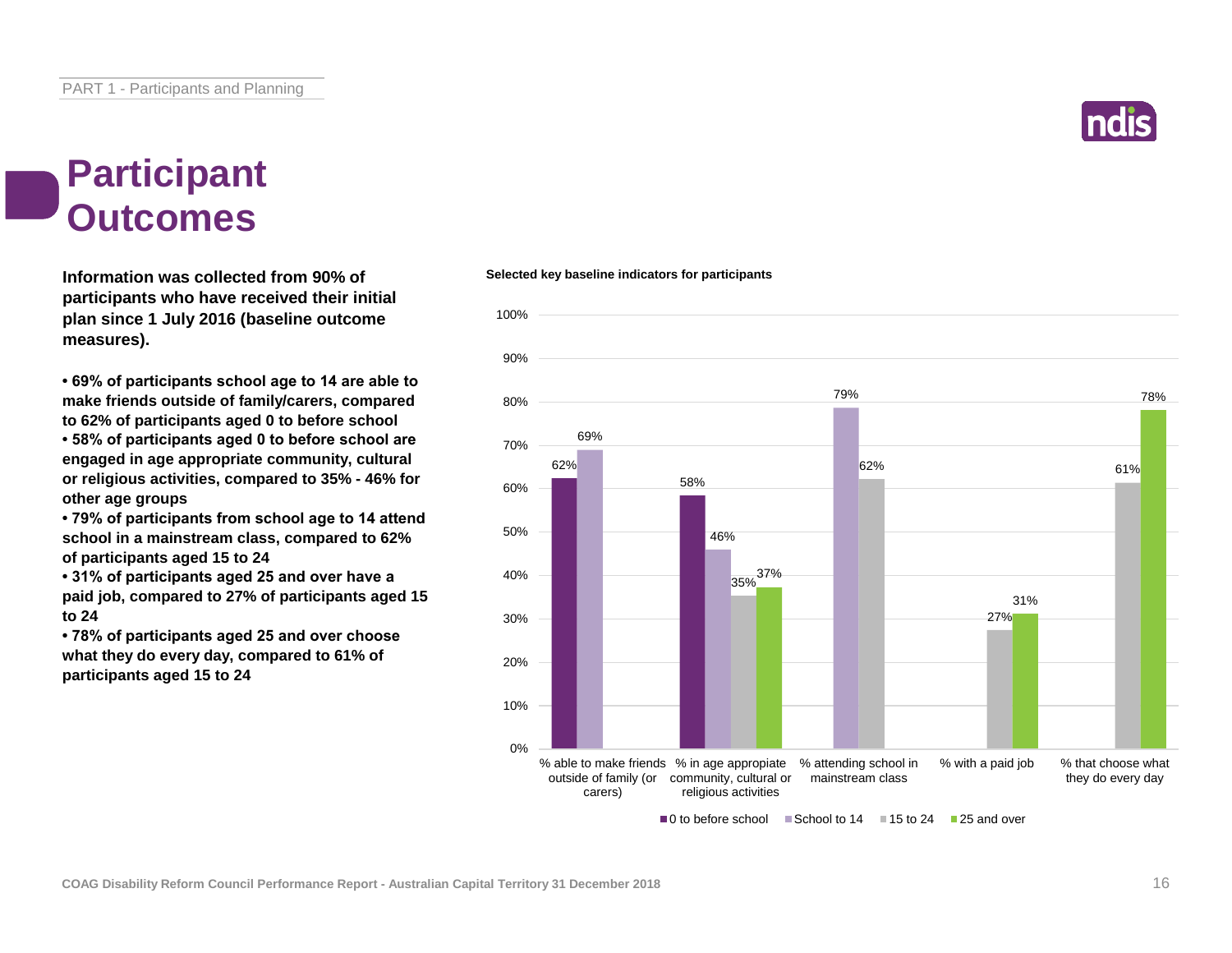#### **Family/Carers Outcomes**

**The percentage of participants' family/carers: • working in a paid job was highest for participants aged 15 to 24 (67%)**

**• able to advocate for their child/family member was highest for participants aged 0 to 14 (85%) • who have friends and family they can see as often as they like was highest for participants aged 0 to 14 (51%)**

**• who feel in control selecting services was highest for participants aged 15 to 24 (53%) • who support/plan for their family member through life stage transitions was highest for participants aged 0 to 14 (88%)**

#### **Selected key baseline indicators for families and carers of participants**



 $\blacksquare$  0 to 14  $\blacksquare$  15 to 24  $\blacksquare$  25 and over

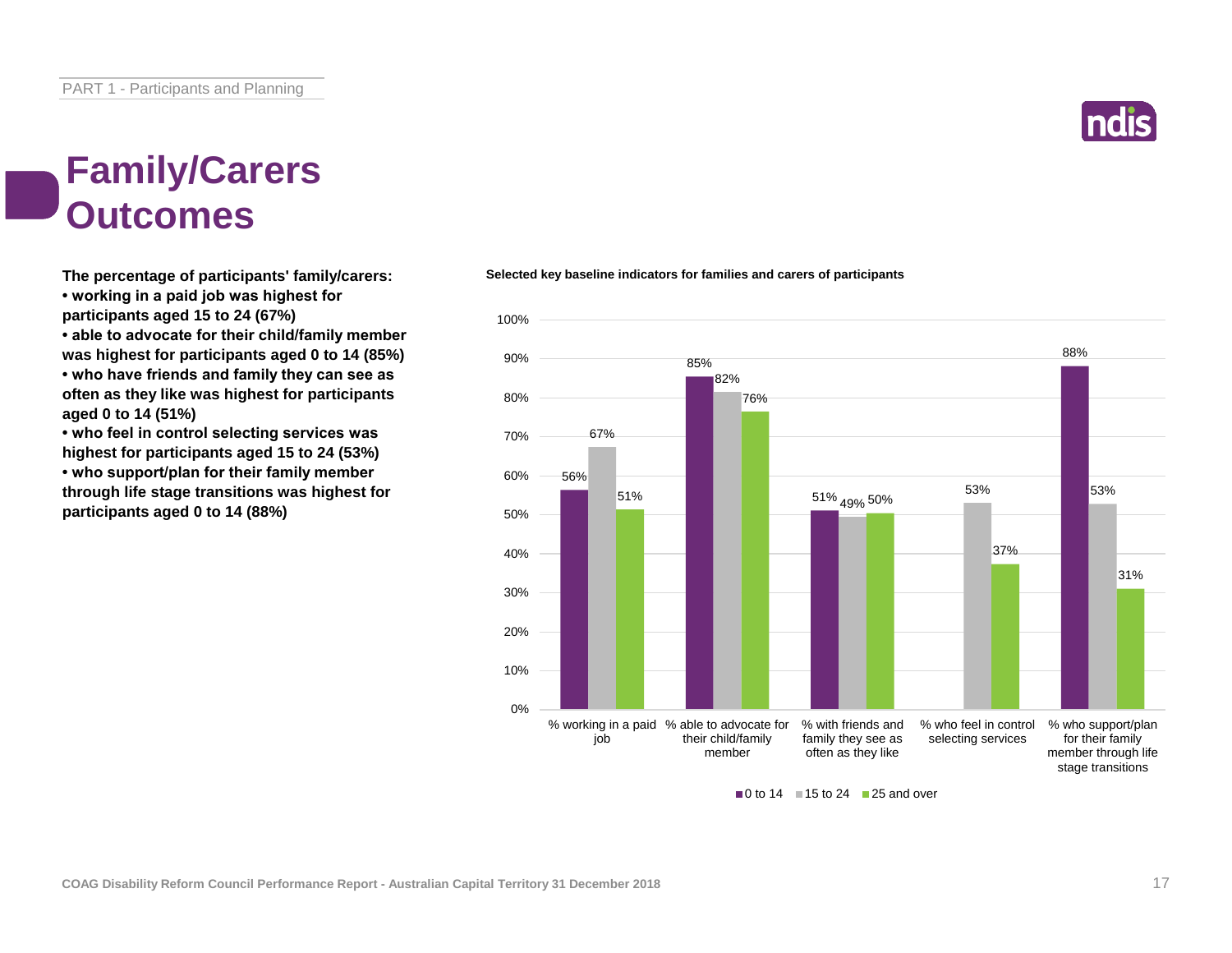

#### **Has the NDIS helped? Participants**

**Perceptions of whether the NDIS has helped.**

**Participants who entered the Scheme between 1 July 2016 and 31 December 2016 and had a plan review approximately one year later and also two years later were asked questions about whether the NDIS had helped them.**

**In general, participants' perceptions of whether the NDIS has helped improved from year one to year two.**















 $\blacksquare$  Year 2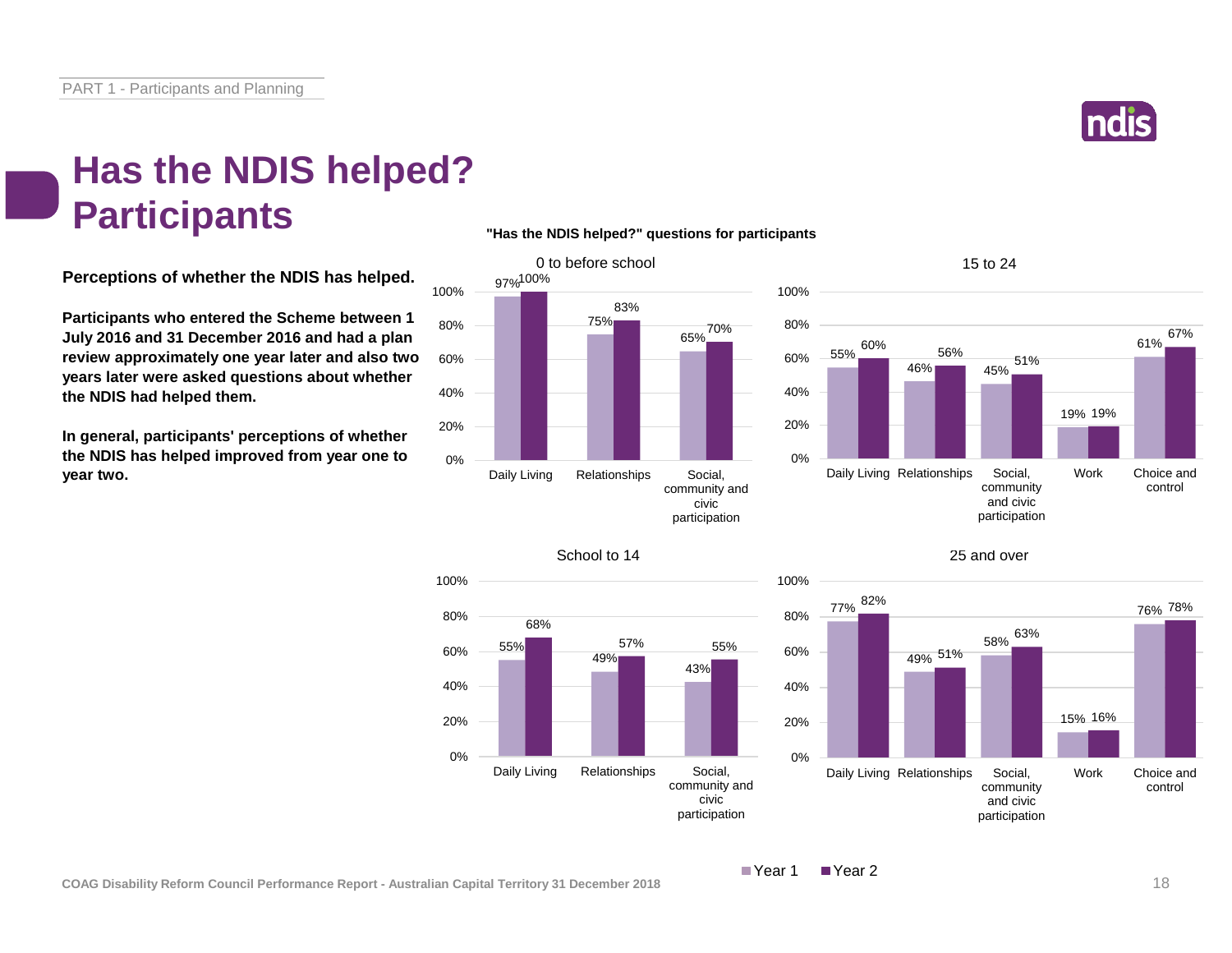

#### **Has the NDIS helped? Family/Carers**

**Perceptions of whether the NDIS has helped.**

**Families and carers of participants who entered the Scheme between 1 July 2016 and 31 December 2016 and had a plan review approximately one year later and also two years later were asked questions about whether the NDIS had helped them.**

**For participants aged 0 to 14 years, family and carers' perceptions of whether the NDIS has helped improved from year one to year two.**





Year 1 Year 2

Note: There was insufficient data to report for participants aged 15 and over for this quarter.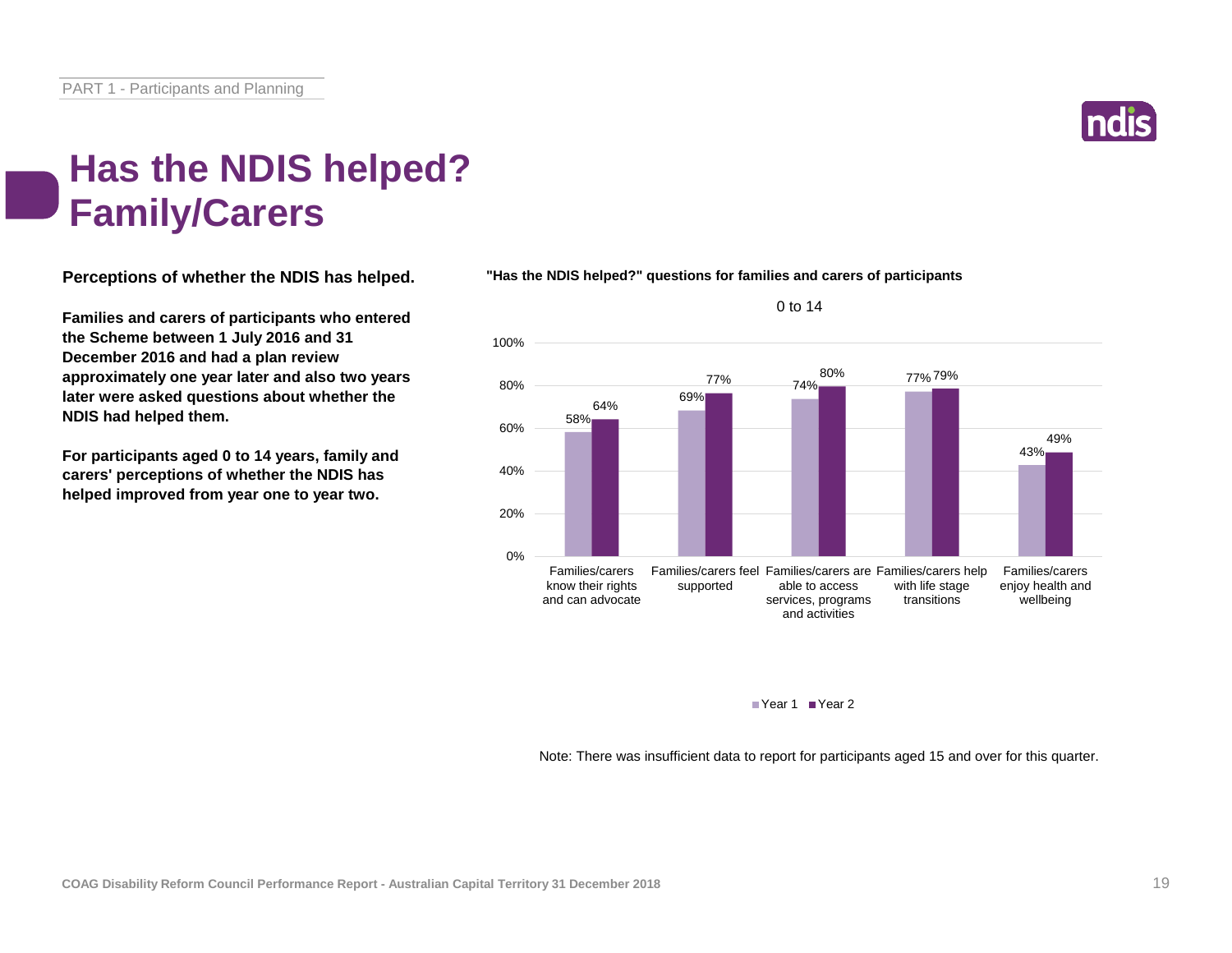

### **Participants in Work**

**Participants who entered the Scheme between 1 July 2016 and 31 December 2016 and are of working age are monitored to see whether the NDIS has helped them find paid work.**

**The percentage of participants in paid work increased from 25% to 31% for those aged 15 to 24, but decreased from 28% to 27% for those aged 25 and over. Overall, the percentage remained stable at 28%.**

**NDIS participants in paid employment, by age group.**

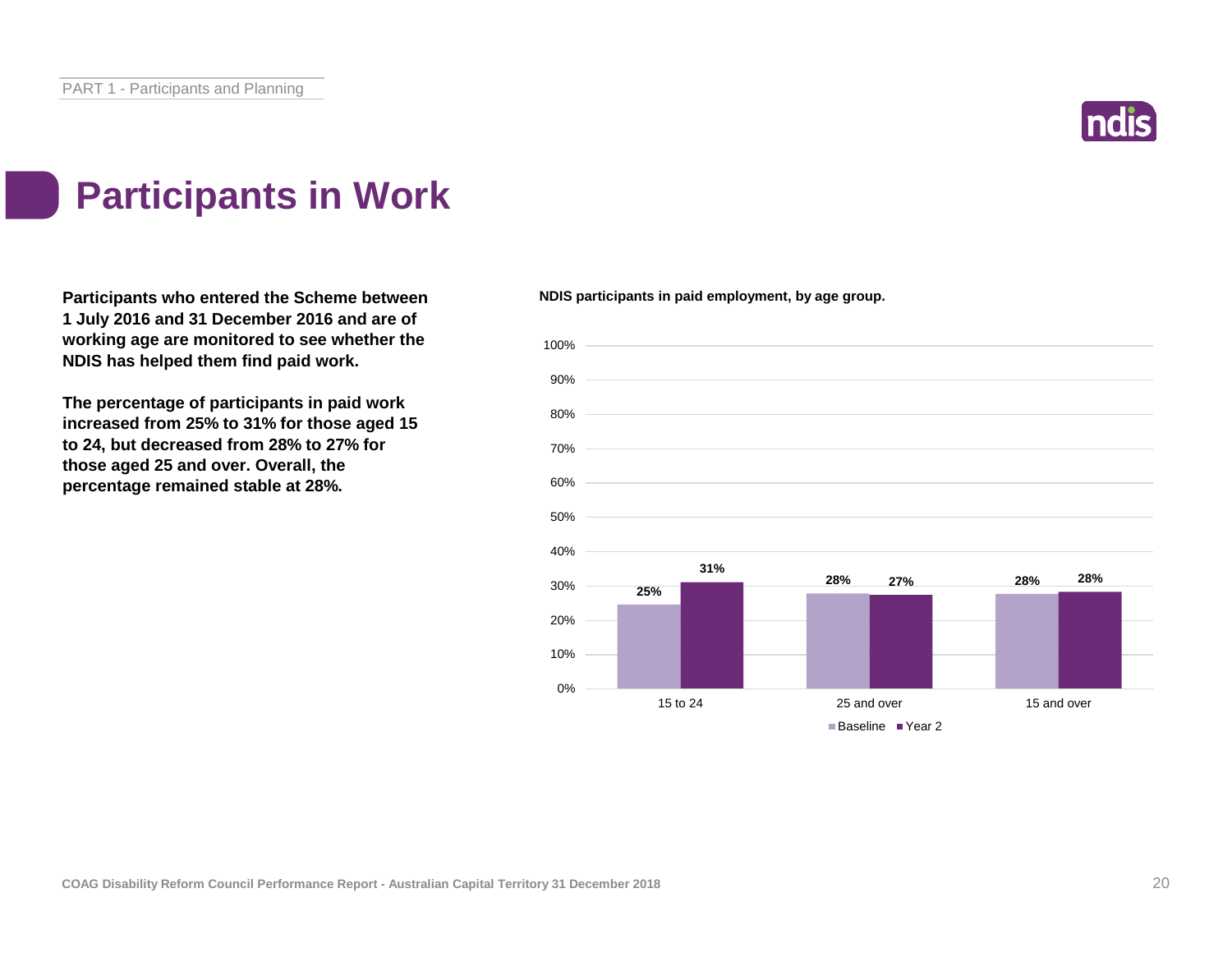### **Participants involved in communal and social activities**

**Participants who entered the Scheme between 1 July 2016 and 31 December 2016 are monitored to see whether the NDIS has helped them participate in social activities in their community.**

**The percentage of participants engaged in social activities in their community increased from 27% to 36% for those aged 15 to 24 and increased from 35% to 45% for those aged 25 and over. Overall, the percentage increased from 34% to 45%.**

**NDIS Participants participating in social activities in their community, by age group.**



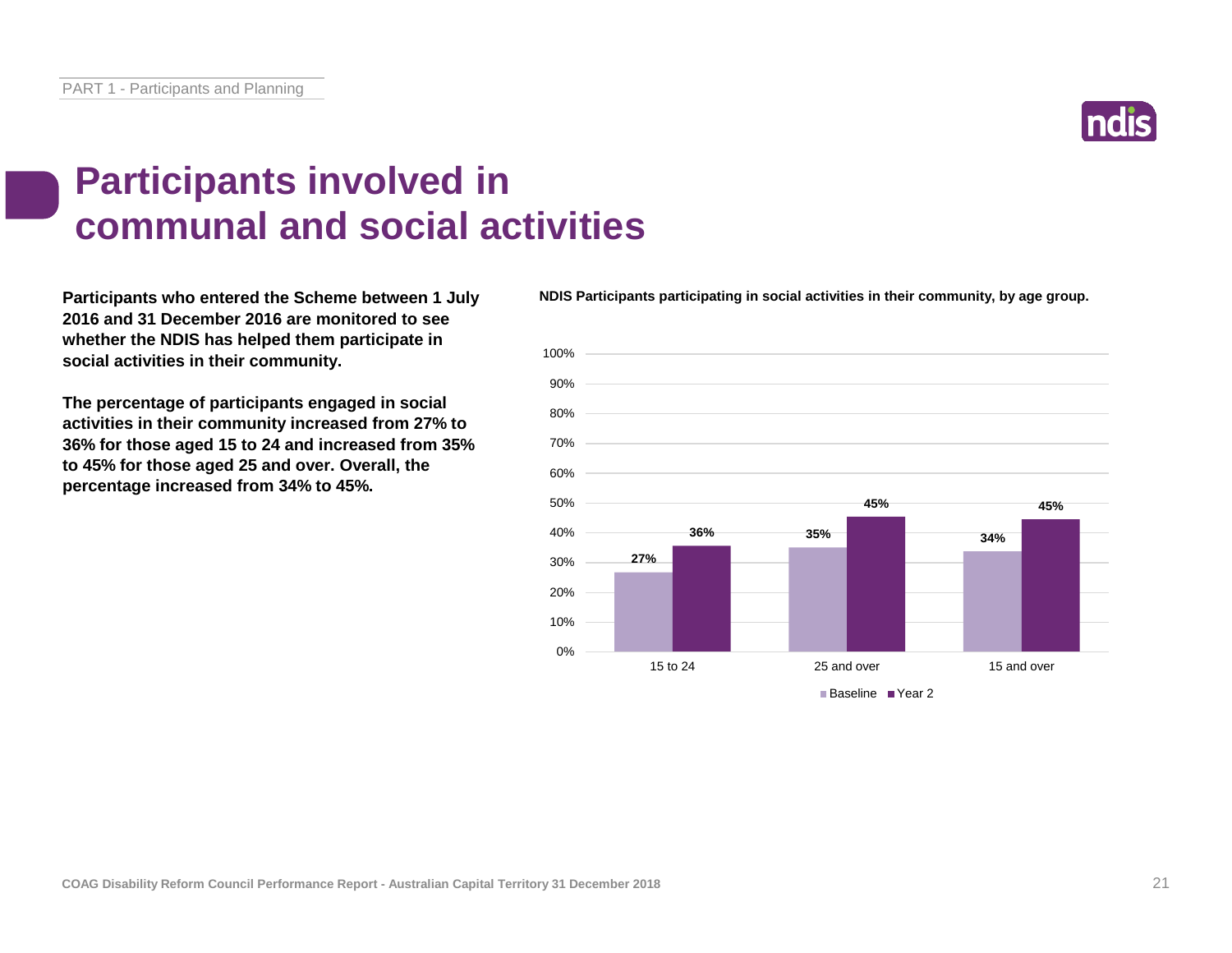

### **Participant Satisfaction**

**83% of participants rated their satisfaction with the Agency's planning process as either good or very good in the current quarter. This has decreased since the previous quarter but remains high.** 

**A new participant satisfaction survey has been developed. Going forward it will better record the experience of NDIS participants, and their families and carers, at different stages of the participant pathway.**

> Participant satisfaction continues to be high, but has fluctuated at around or below

the trial site level.

**Proportion of participants describing satisfaction with the Agency's planning process as good or very good - by quarter**



Note: Participant satisfaction results are not shown if there is insufficient data in the group.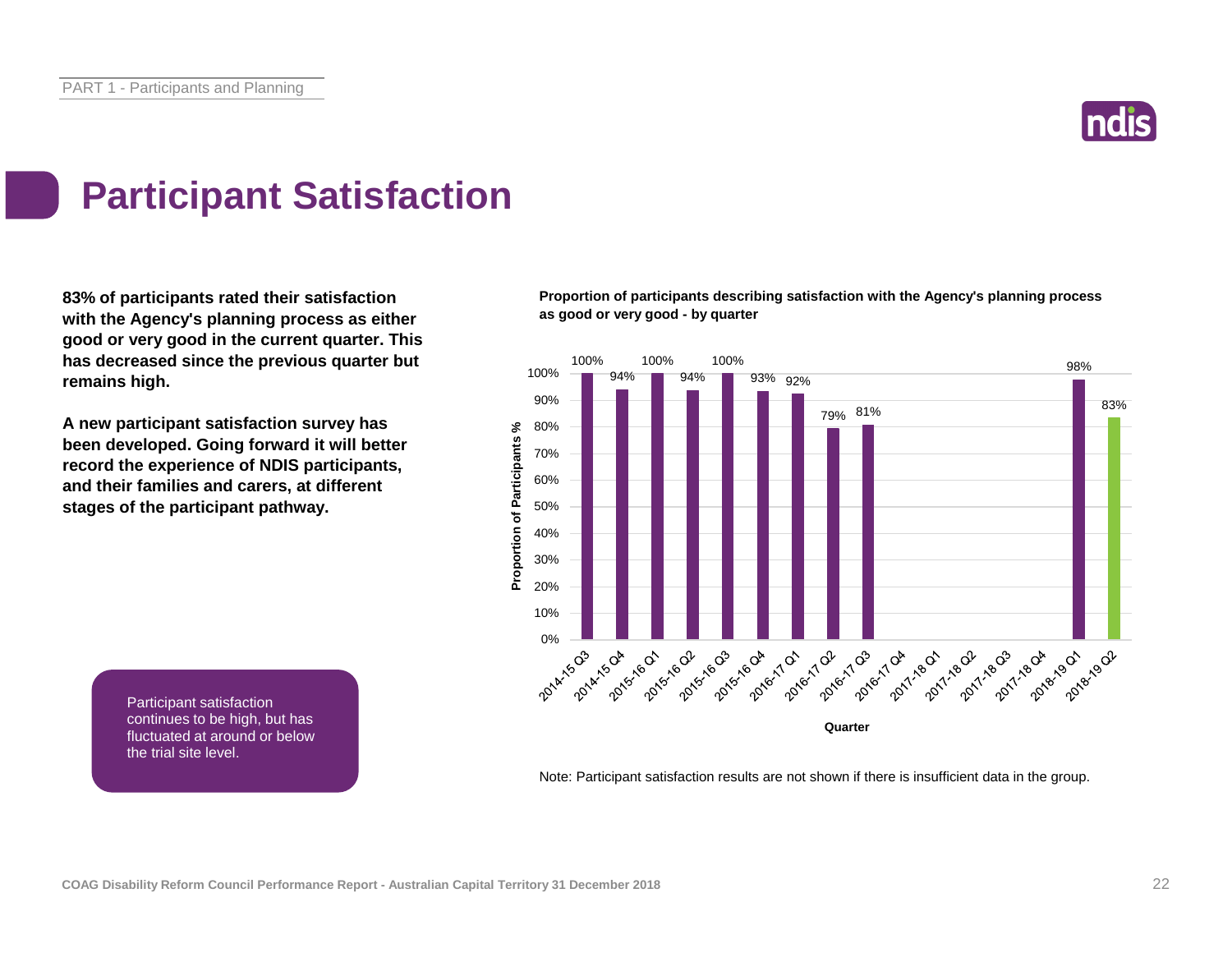# **Committed Supports and Payments**

Both committed and paid supports to participants are increasing in line with the growing scheme.

Of the \$949.9 million that has been committed in participant plans, \$680.6 million has been paid to date.

**Australian Capital Territory - 31 December 2018**

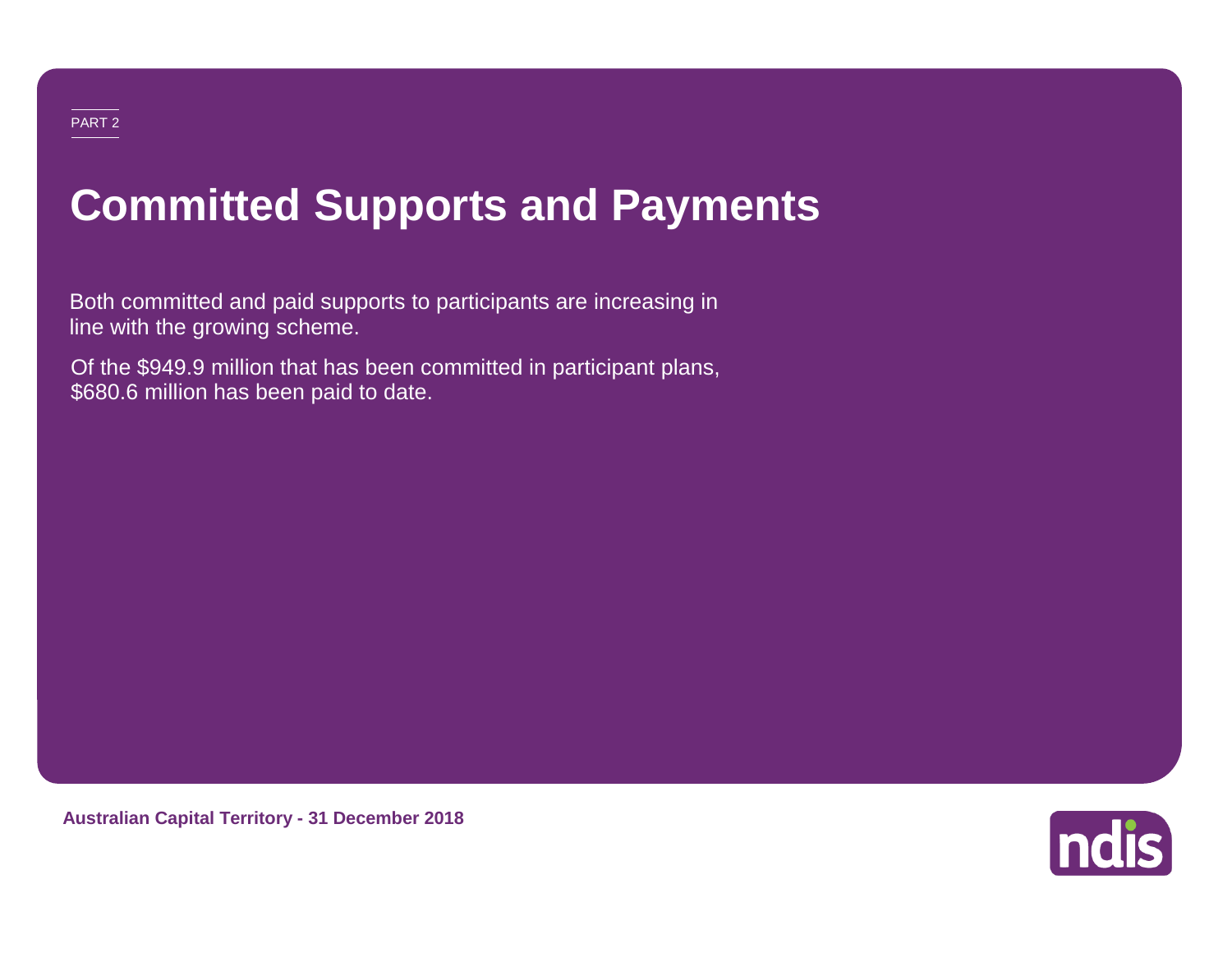### **Summary**

**This section presents information on the amount committed in plans and payments to service providers and participants.**

#### **Key Statistics** \$21.2M HAS BEEN PAID TO PROVIDERS AND PARTICIPANTS FOR SUPPORTS PROVIDED IN 2014-15, \$116.0M IN 2015-16, \$192.1M IN 2016- 17, \$229.9M IN 2017-18 AND \$121.3M IN 2018-19 TO DATE OVERALL, 80% OF COMMITTED SUPPORTS WERE UTILISED IN 2014-15, 84% IN 2015-16, 68% IN 2016-17 AND 72% IN 2017-18. THE 2018-19 EXPERIENCE IS STILL EMERGING. MILLION OF **COMMITTED** SUPPORTS IN RESPECT OF PRIOR FINANCIAL YEARS INCLUDING TRIAL **\$767.4** MILLION OF SUPPORTS IN RESPECT OF 2018-19 TO DATE **\$182.5**

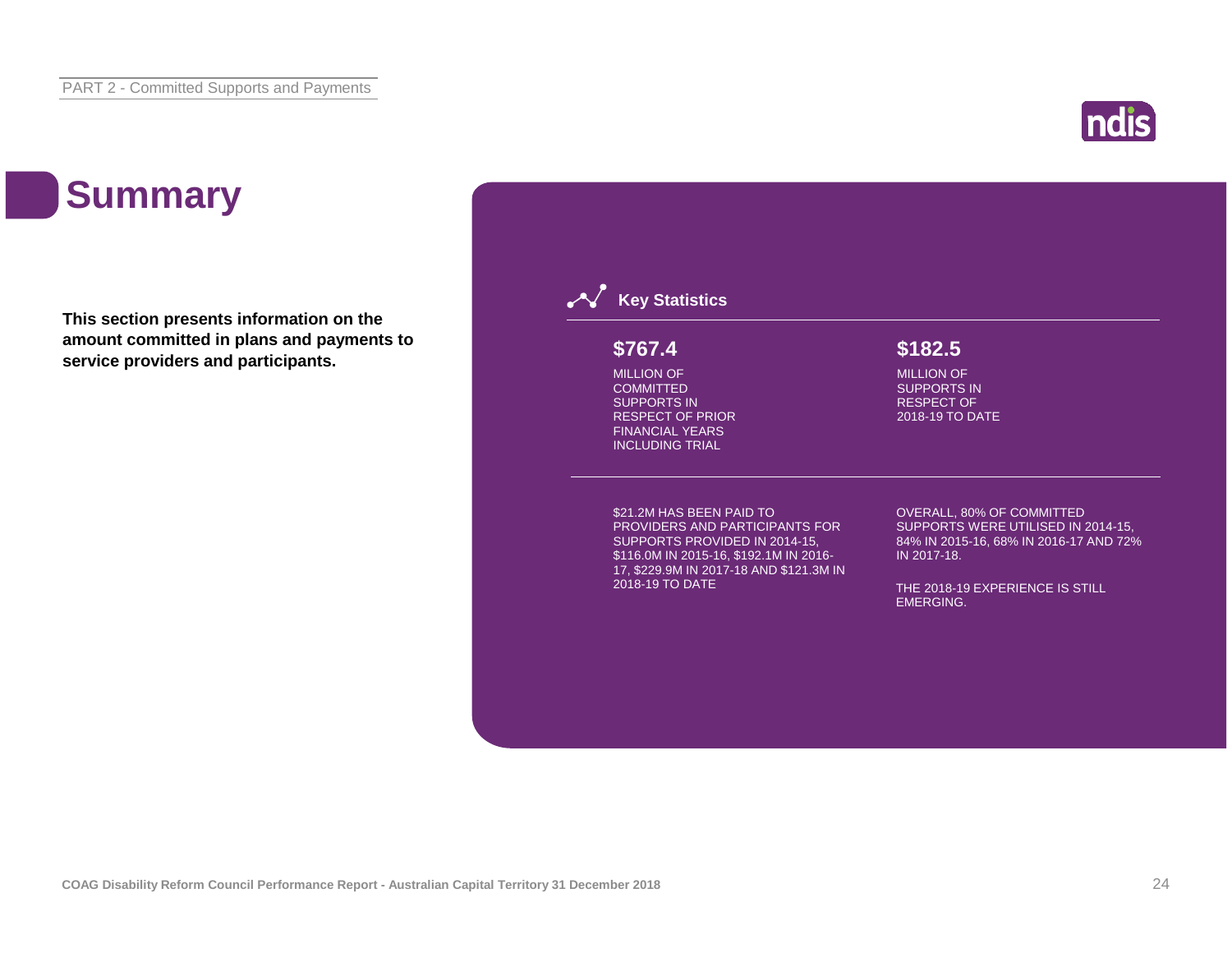

### **Committed Supports and Payments**

**Committed supports by year that the support is expected to be provided, compared with committed supports that have been used (paid).**

**Of the \$949.9 million that has been committed in participant plans, \$680.6 million has been paid to date.**

**In particular, for supports provided in: 2014-15: \$21.2m has been paid 2015-16: \$116.0m has been paid 2016-17: \$192.1m has been paid 2017-18: \$229.9m has been paid 2018-19 to date: \$121.3m has been paid** **Committed and paid by expected support year**

| <b>SMillion</b> | 2013-14 |      | 2014-15   2015-16 | 2016-17 | 2017-18 | 2018-19 to<br>date | <b>Total</b> |
|-----------------|---------|------|-------------------|---------|---------|--------------------|--------------|
| Total committed | N/A     | 26.6 | 138.5             | 282.2   | 320.1   | 182.5              | 949.9        |
| Total paid      | N/A     | 21.2 | 116.0             | 192.1   | 229.9   | 121.3              | 680.6        |

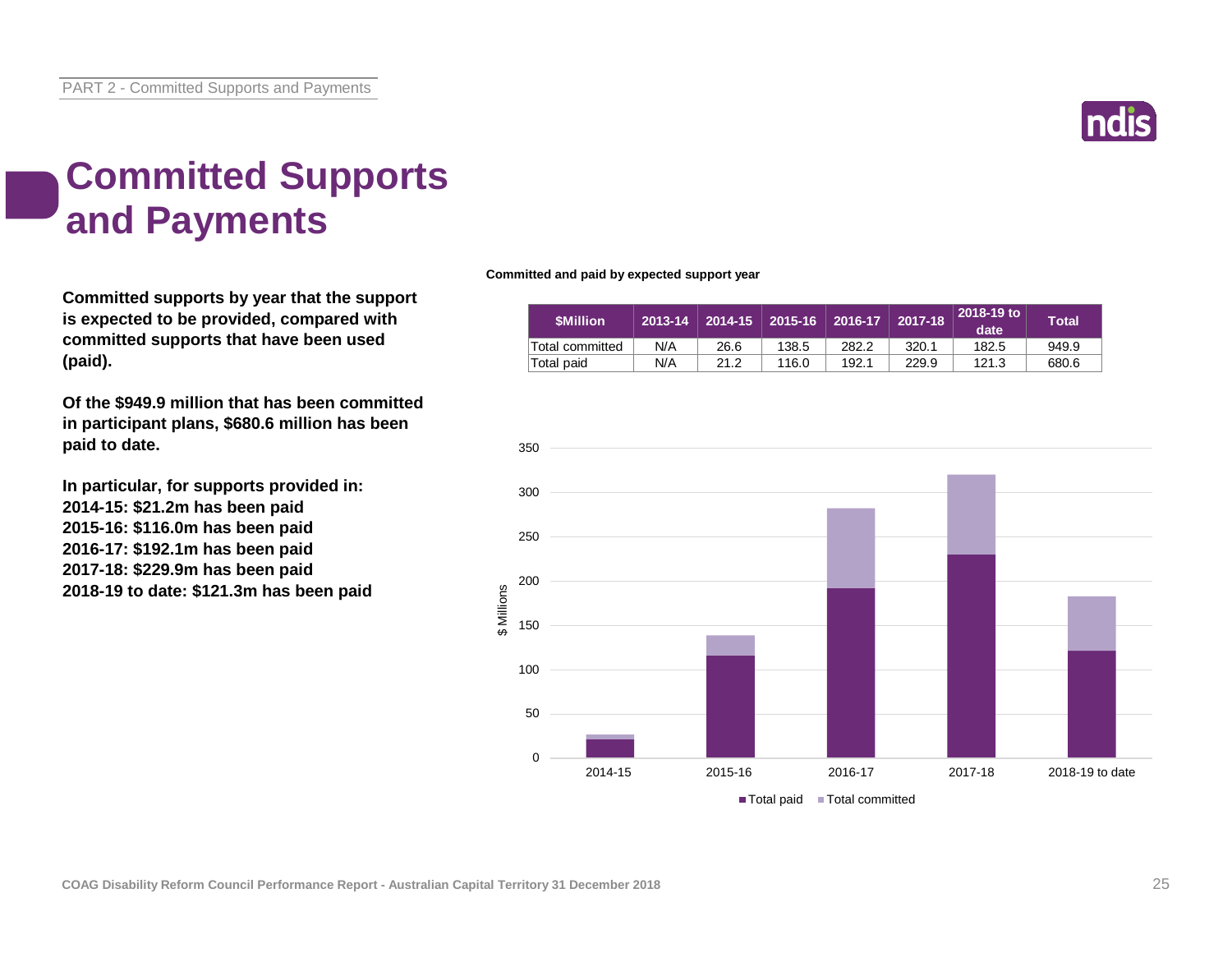

#### **Committed Supports by Cost Band**

**As at 2018-19 Q2, the distribution of average annualised committed supports remained consistent with previous quarters. This is the case whether Supported Independent Living (SIL) supports are included or excluded in the figures.**



**Distribution of average annualised committed supports by cost band (including SIL)** 

**Distribution of average annualised committed supports by cost band (excluding SIL)** 

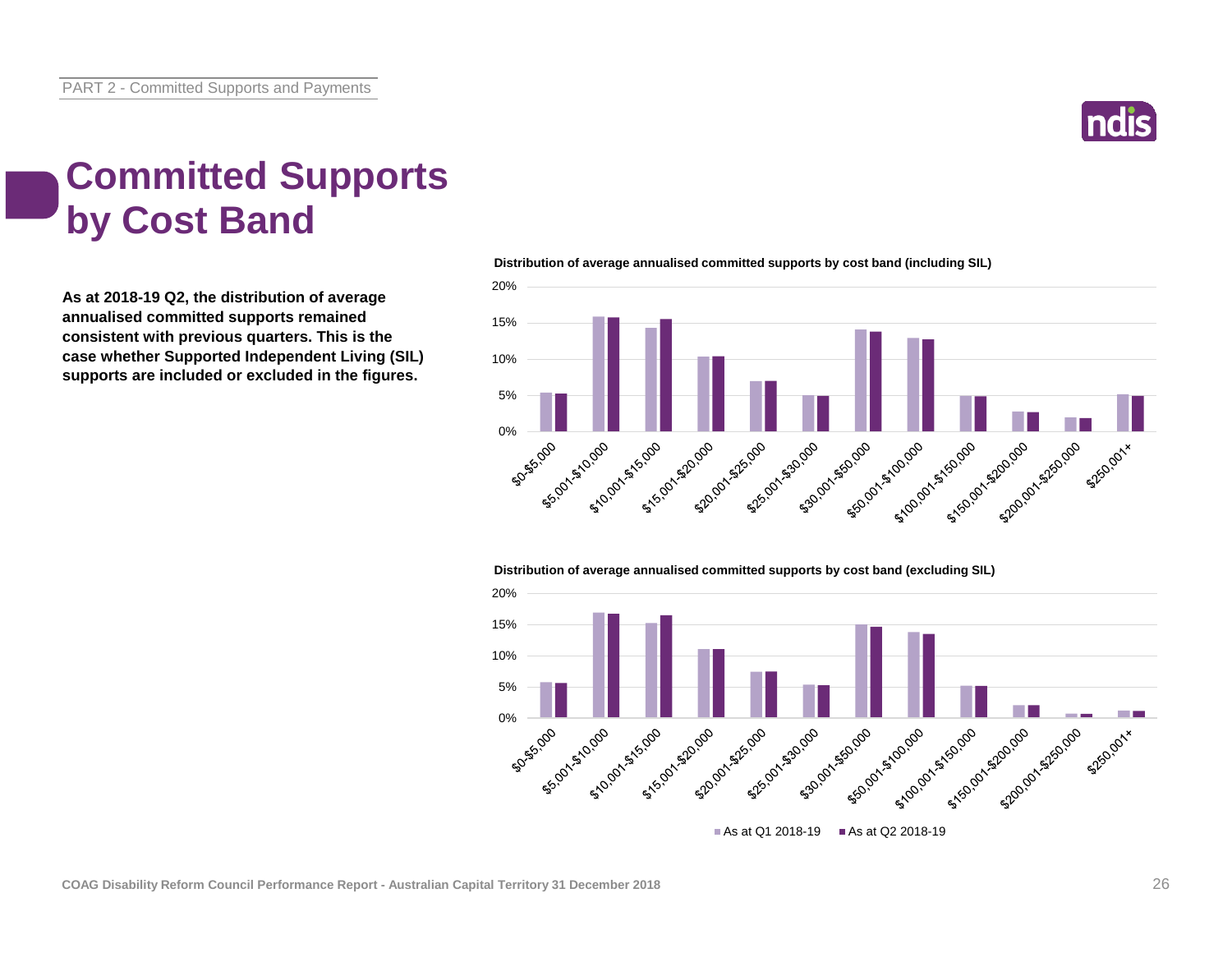

### **Committed Supports by Age Band**

**The average annualised committed supports increase steeply up to age 25, stabilise to age 54 and then reduce at older ages.**



**Average annualised committed supports by age band**

Note: The age eligibility requirements for the NDIS are based on the age as at the access request date. Participants with their initial plan approved aged 65+ have turned 65 since their access request was received.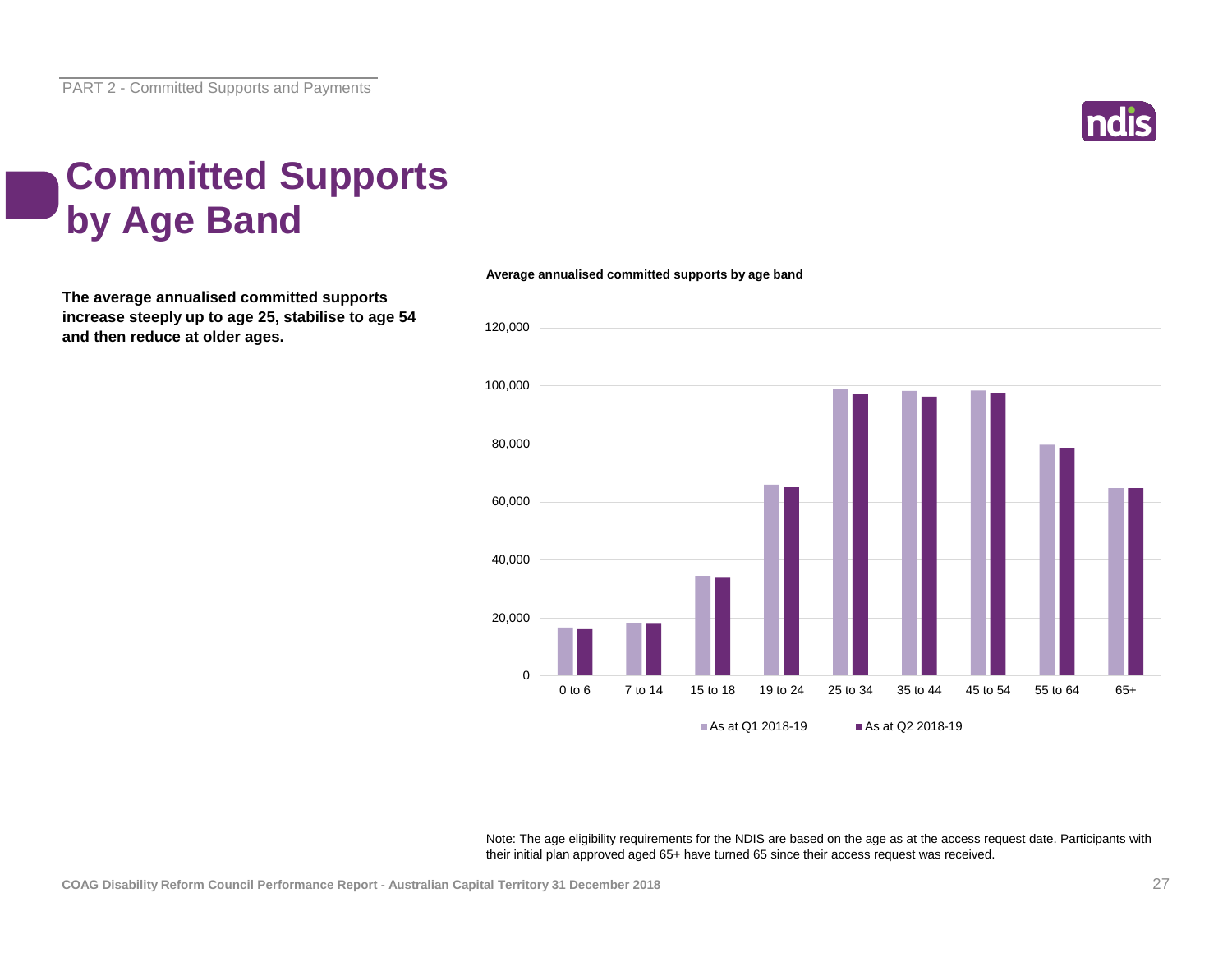

### **Committed Supports by Disability Group**

**Participants with Spinal Cord Injury, Acquired Brain Injury and Cerebral Palsy have the highest average annualised committed supports.**



#### **Average annualised committed supports by primary disability group**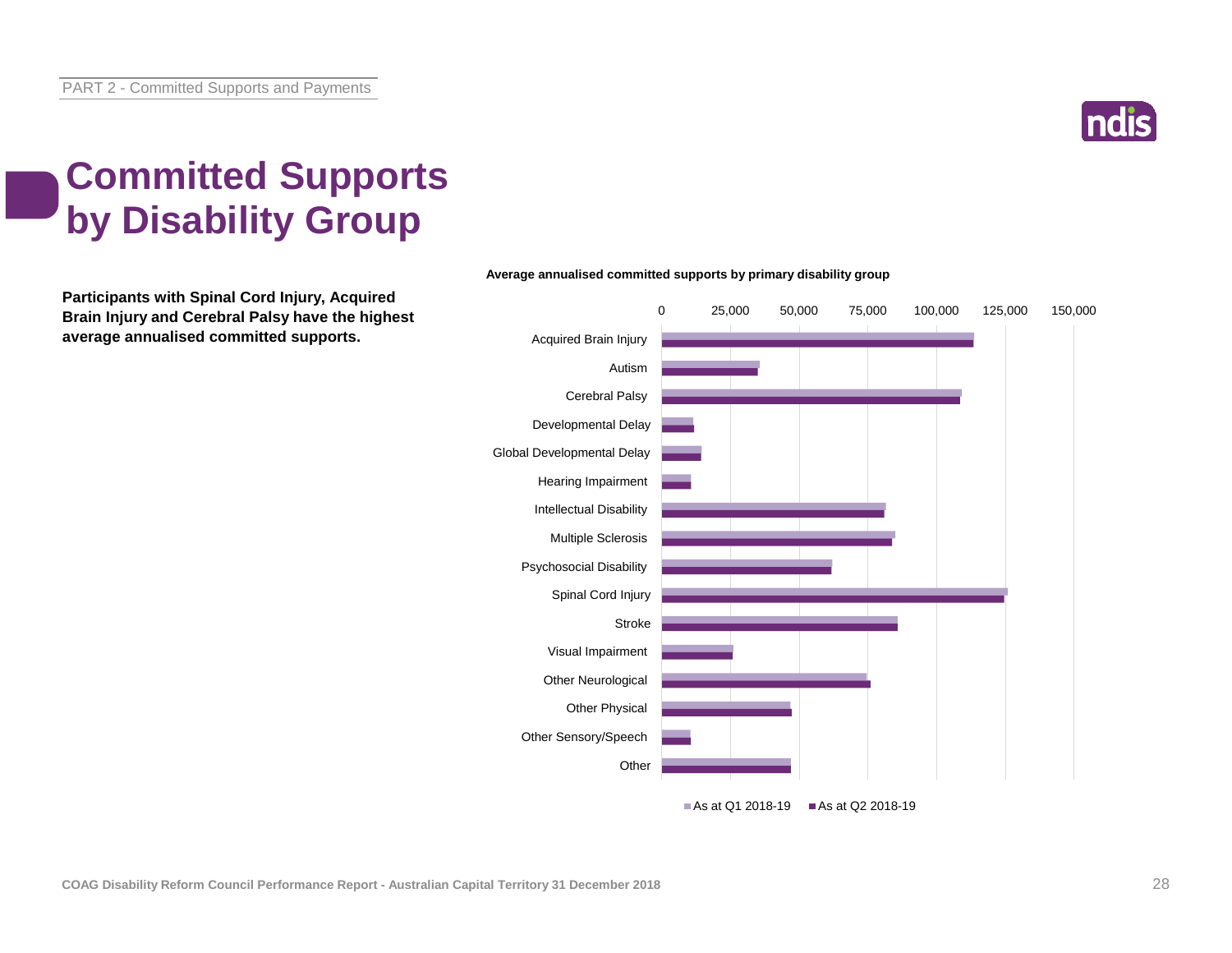

### **Committed Supports by Level of Function**

**The average annualised committed supports generally increase for participants with lower levels of function.**



**Average annualised committed supports by level of function**

Note 1: Average annualised committed supports are not shown if there are insufficient data in the group. Note 2: High, medium and low function is relative within the NDIS population and not comparable to the general population.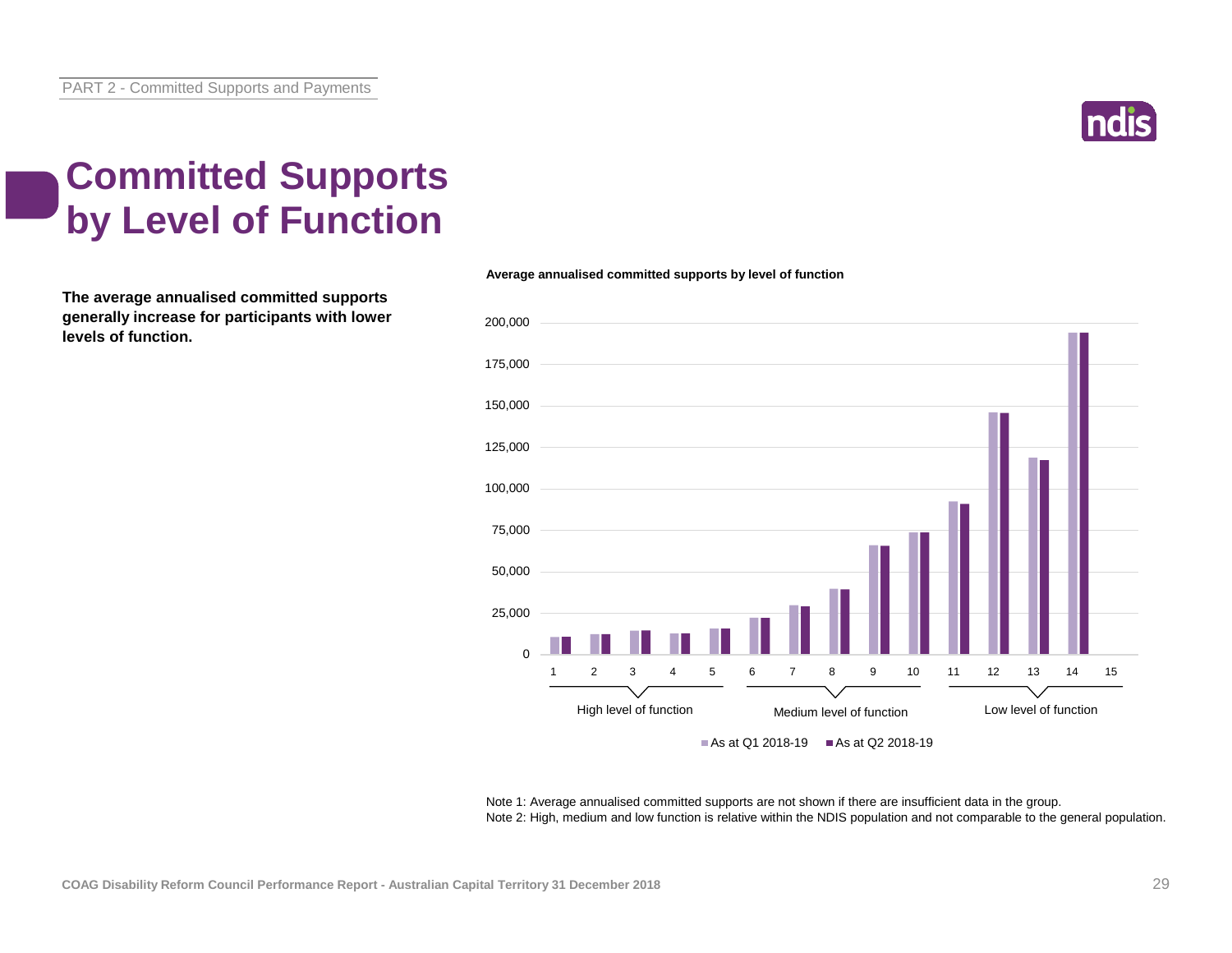

#### **Utilisation of Committed Supports**

**Utilisation of committed supports by year that the support was expected to be provided as at 30 September 2018, compared with 31 December 2018.** 

**As there is a lag between when support is provided and when it is paid, the utilisation in 2018-19 will increase.**

**The higher utilisation in earlier years is predominantly driven by higher in-kind supports provided.**

> The utilisation of committed supports in 2018-19 will increase further as there is a lag between when support is provided and when it is paid.



**Utilisation of committed supports as at 30 September 2018 and 31 December 2018**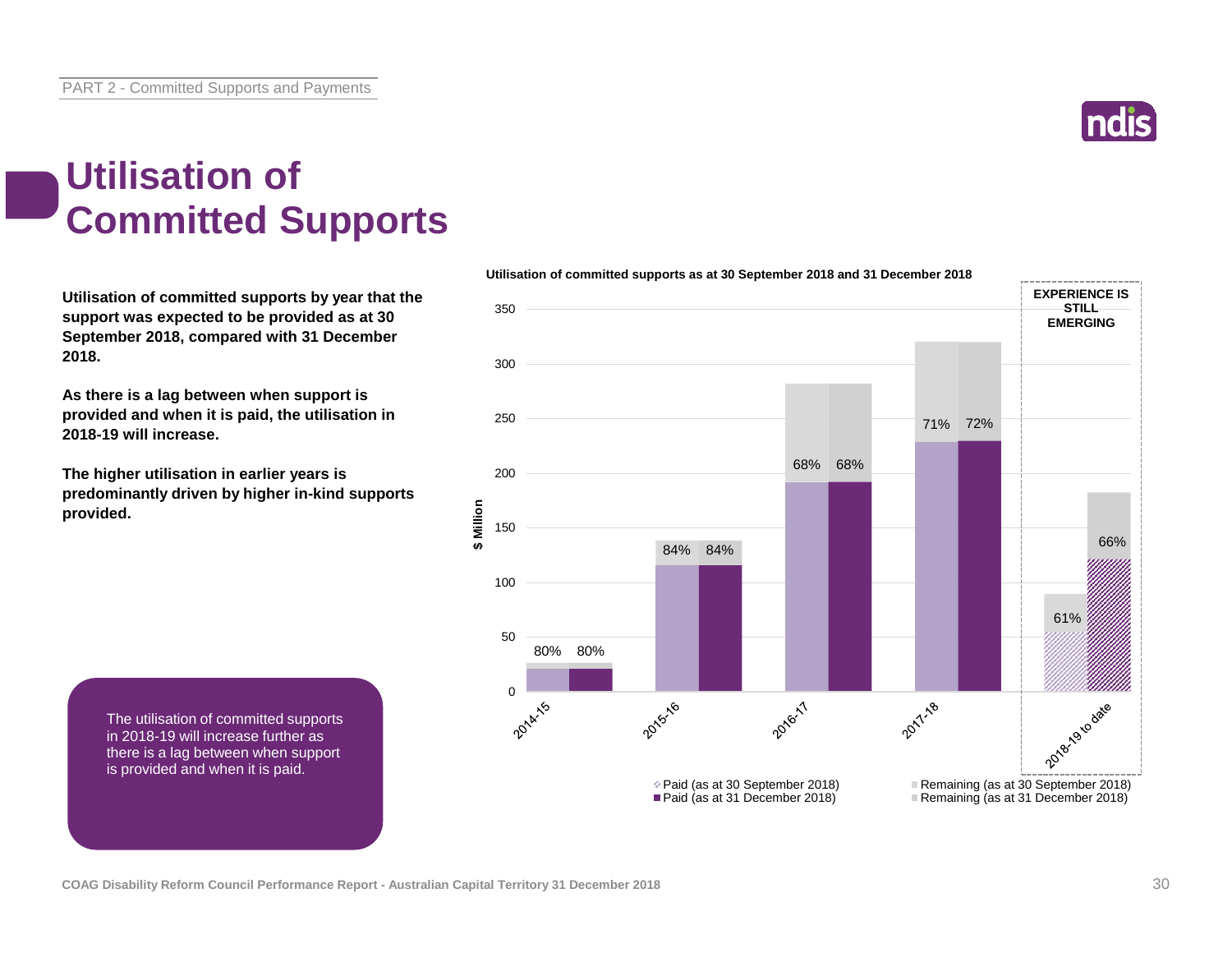### **Providers and Markets**

The scale and extent of the market continues to grow, with a 5% increase in the number of providers during the quarter to 1,500.

34% of approved providers were active in Australian Capital Territory at 31 December 2018, and 66% were yet to have evidence of activity.

**Australian Capital Territory - 31 December 2018**

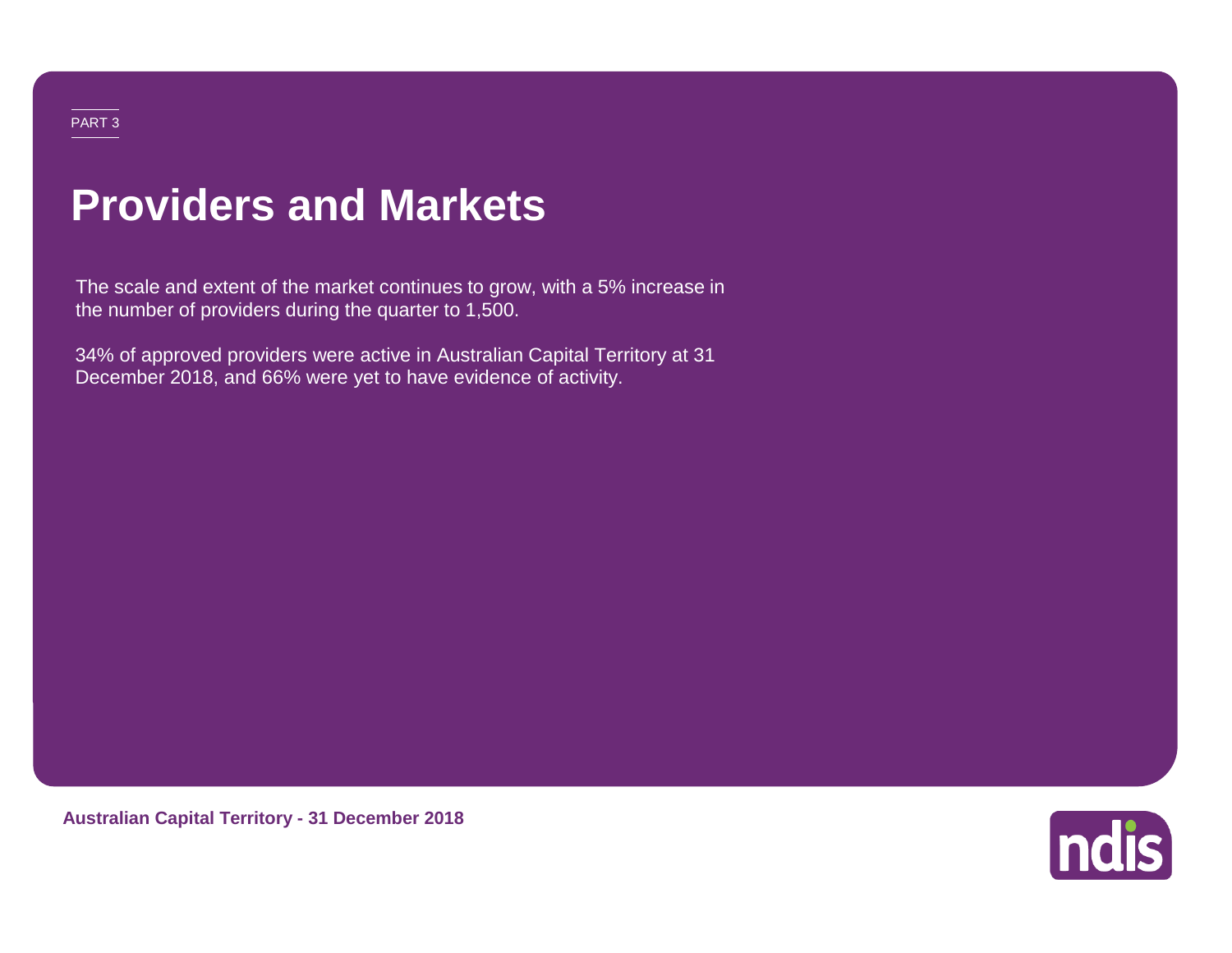### **Summary**

**This section contains information on registered service providers and the market, with key provider and market indicators presented.**

#### **Provider registration**

- **To provide supports to NDIS participants, a service provider is required to register and be approved by the NDIA.**
- **Providers register with the NDIA by submitting a registration request, indicating the types of support (registration groups) they are accredited to provide.**

#### **How providers interact with participants**

- **NDIS participants have the flexibility to choose the providers who support them.**
- **Providers are paid for disability supports and services provided to the participants.**

#### **Key Statistics** OF SERVICE PROVIDERS ARE INDIVIDUALS/SOLE **TRADERS ASSISTANCE** PRODUCTS FOR PERSONAL CARE AND SAFETY HAS THE HIGHEST NUMBER OF APPROVED SERVICE PROVIDERS, FOLLOWED BY PERSONAL MOBILITY EQUIPMENT AND HOUSEHOLD TASKS APPROVED PROVIDERS, 34% OF WHICH WERE ACTIVE IN AUSTRALIAN **CAPITAL** TERRITORY AT 31 DECEMBER 2018 OF PAYMENTS MADE BY THE NDIA ARE RECEIVED BY 25% OF **PROVIDERS 1,500 80-95% 24%**

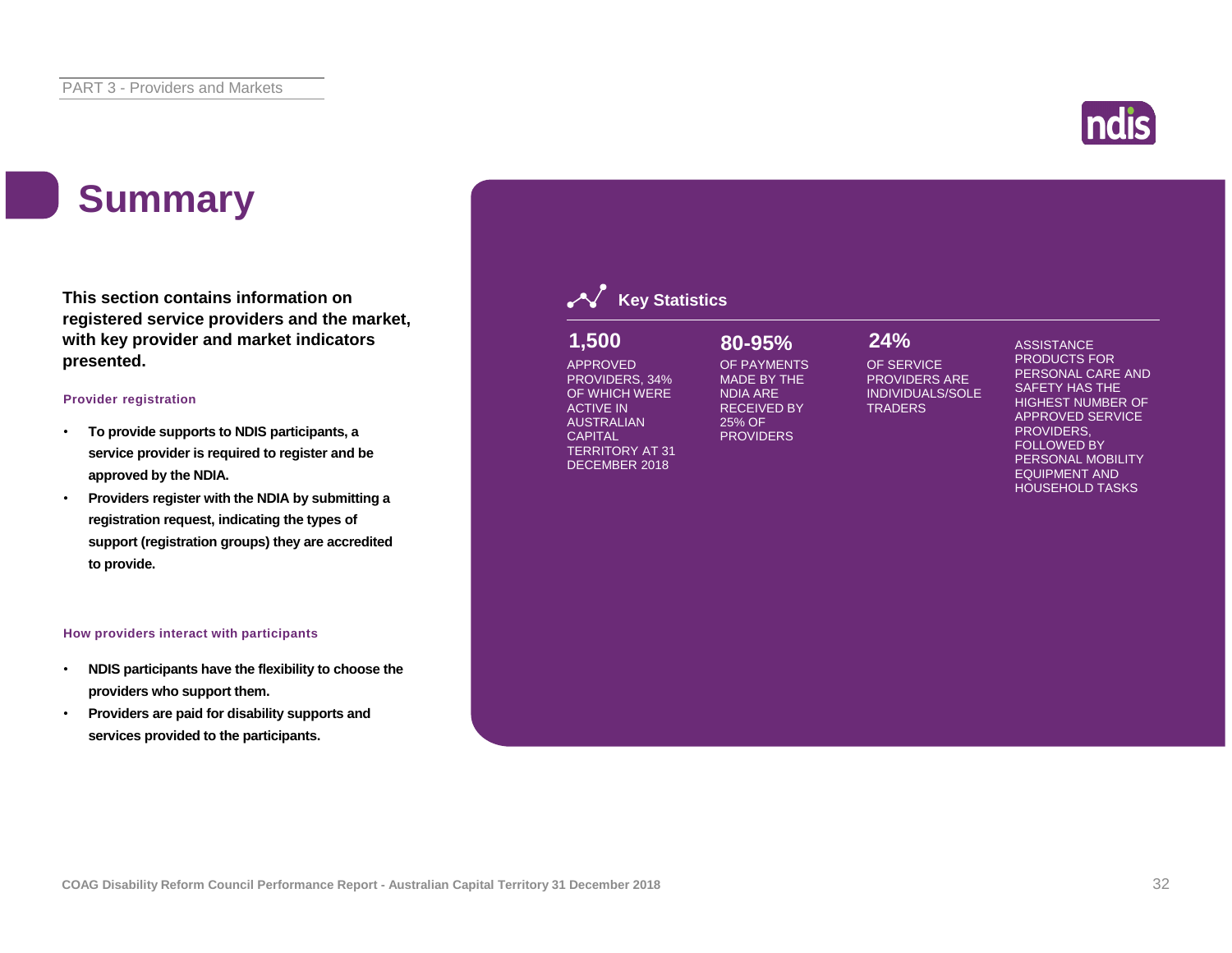#### **Providers over time**

**As at 31 December 2018, there were 1,500 registered service providers, of which 367 were individual/sole trader operated businesses and 1,133 were companies or organisations.**



#### **Approved providers over time by type of provider**



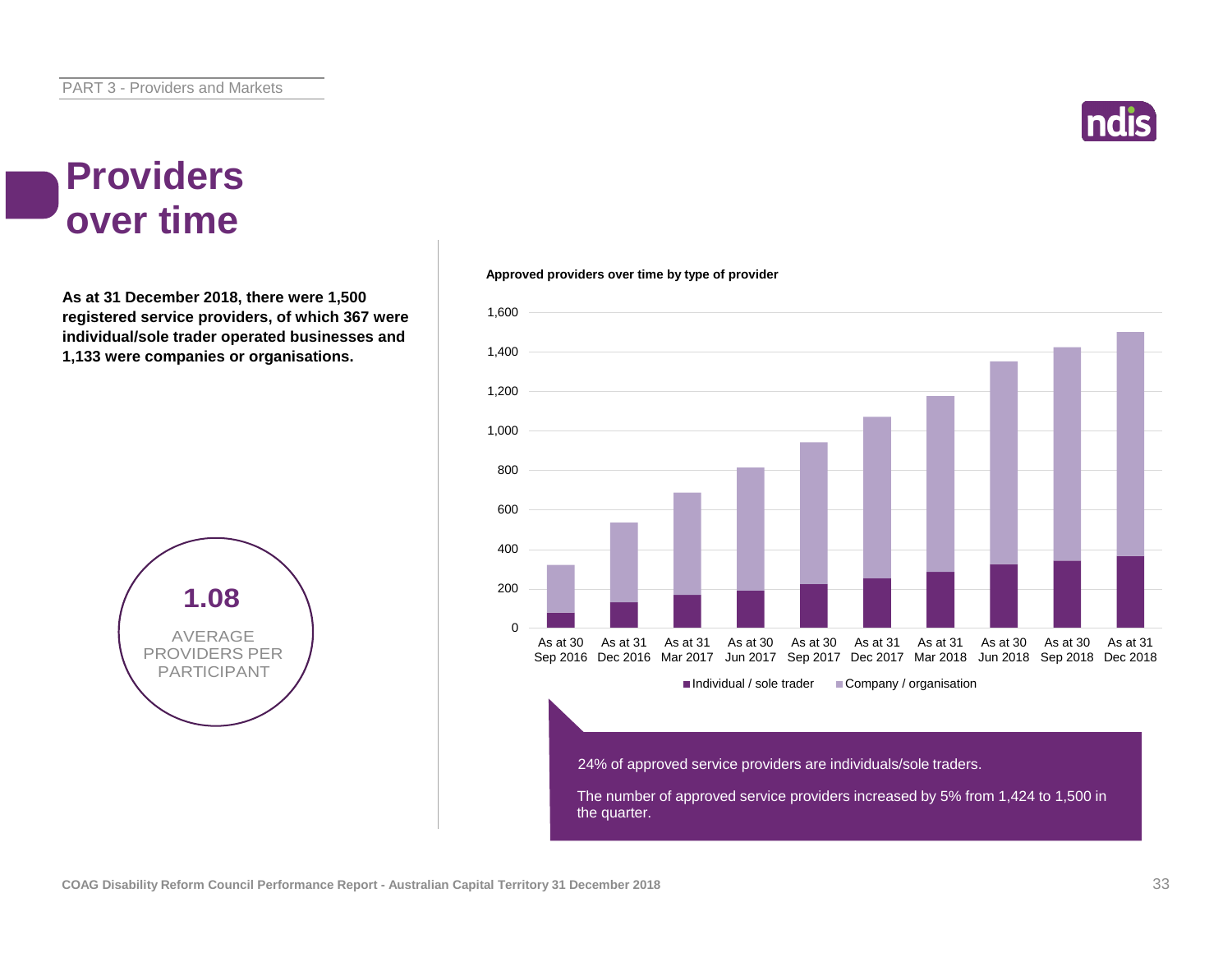

# **Active (34%) PROPORTION OF ACTIVE / INACTIVE PROVIDERS**

#### **Proportion of Active Providers**

**Change in the activity status of providers.**

**As at 31 December 2018, 34% of providers were active and 66% were yet to have evidence of activity. Of all providers, 122 began delivering new supports in the quarter.**

> **122** NUMBER OF PROVIDERS DELIVERING NEW SUPPORTS

**Not yet active (66%)**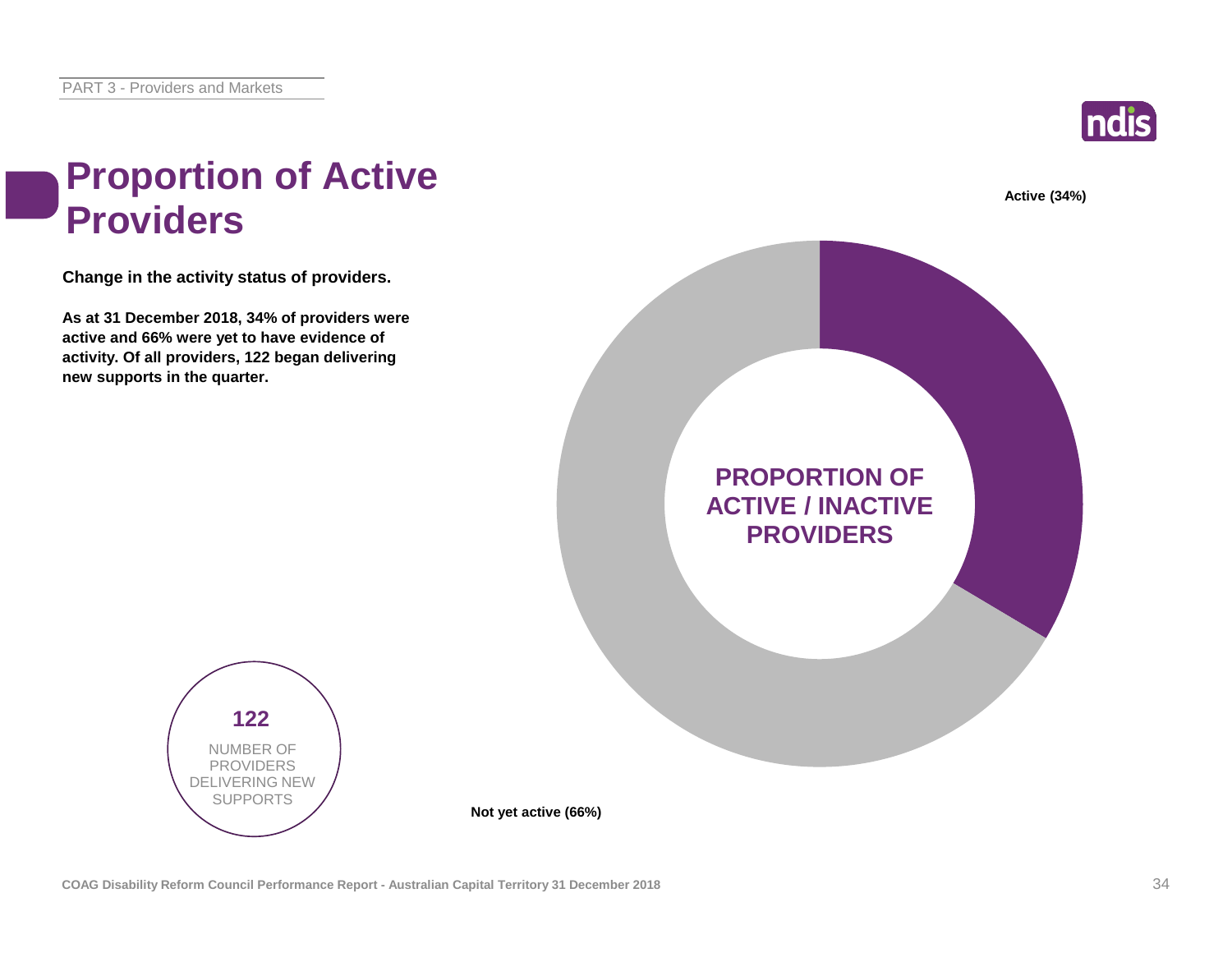

0 50 100 150 200 250 300 350 400 450 500

### **Approved Registration Groups**

**The number of approved providers has** *Approved providers by registration group and percentage change over the quarter***<br>
<b>1992** 100 150 200 **increased for most registration groups over the quarter.**

**The registration groups with the largest numbers of approved providers continue to grow:**

**• Assistance products for personal care and safety: from 428 to 457 (7% increase)**

**• Personal Mobility Equipment: from 303 to 328 (8% increase)**

**• Household Tasks: from 281 to 308 (10% increase)**

**• Therapeutic Supports: from 287 to 297 (3% increase)**

**• Assistive equipment for recreation: from 236 to 251 (6% increase)**



As at 31 December 2018 As at 30 September 2018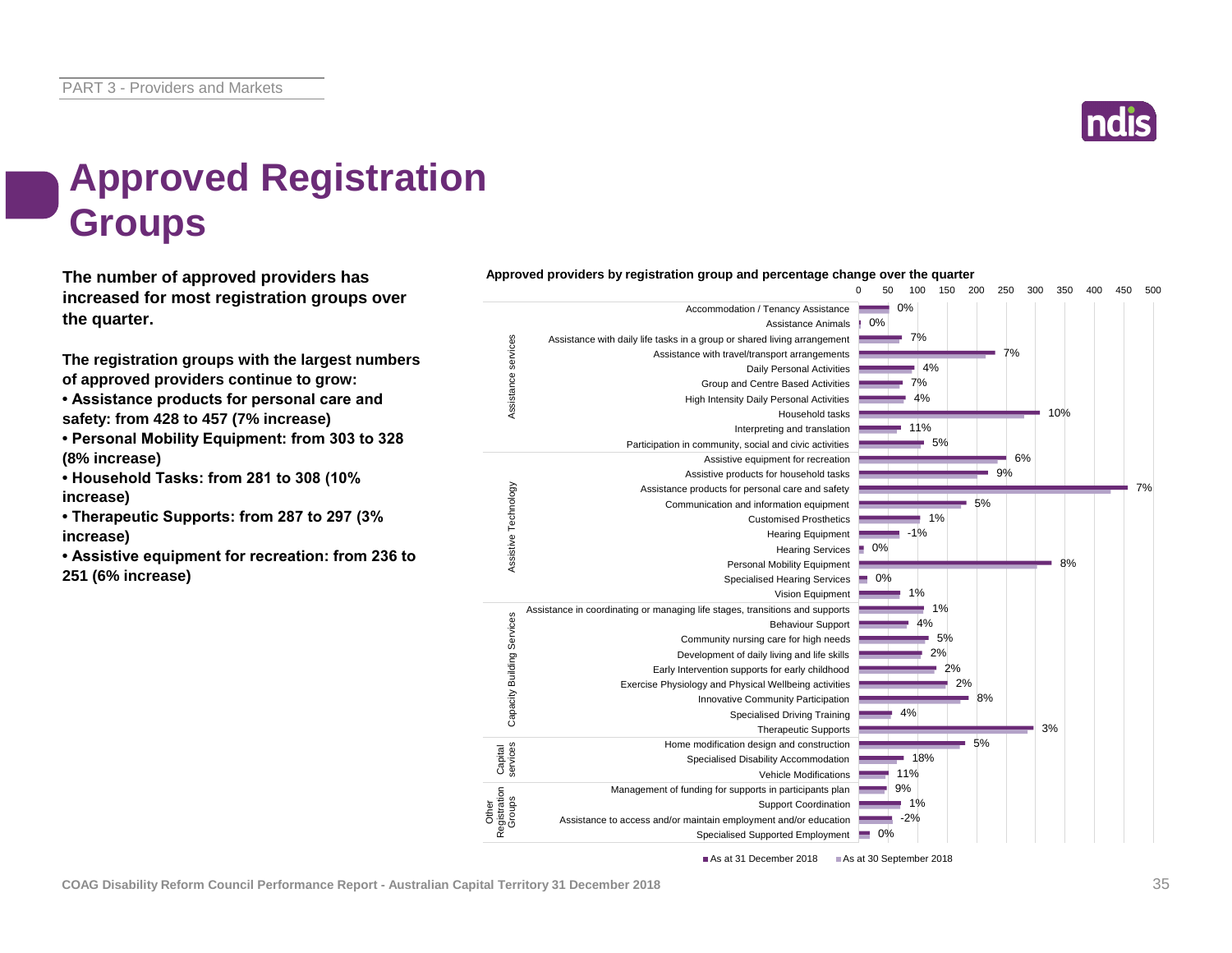

0 50 100 150 200 250

### **Active Registration Groups**

**The number of providers active in each registration group has increased for some registration groups over the quarter.**

**The registration groups with the largest numbers of active providers continue to grow:**

**• Therapeutic Supports: from 189 to 199 (5% increase)**

**• Household tasks: from 103 to 108 (5% increase)**

**• Assistance products for personal care and safety: from 86 to 93 (8% increase)**

**• Assistance in coordinating or managing life stages, transitions and supports: from 76 to 80 (5% increase)**

**• Participation in community, social and civic activities: from 72 to 75 (4% increase)**



**Active providers by registration group and percentage change over the quarter**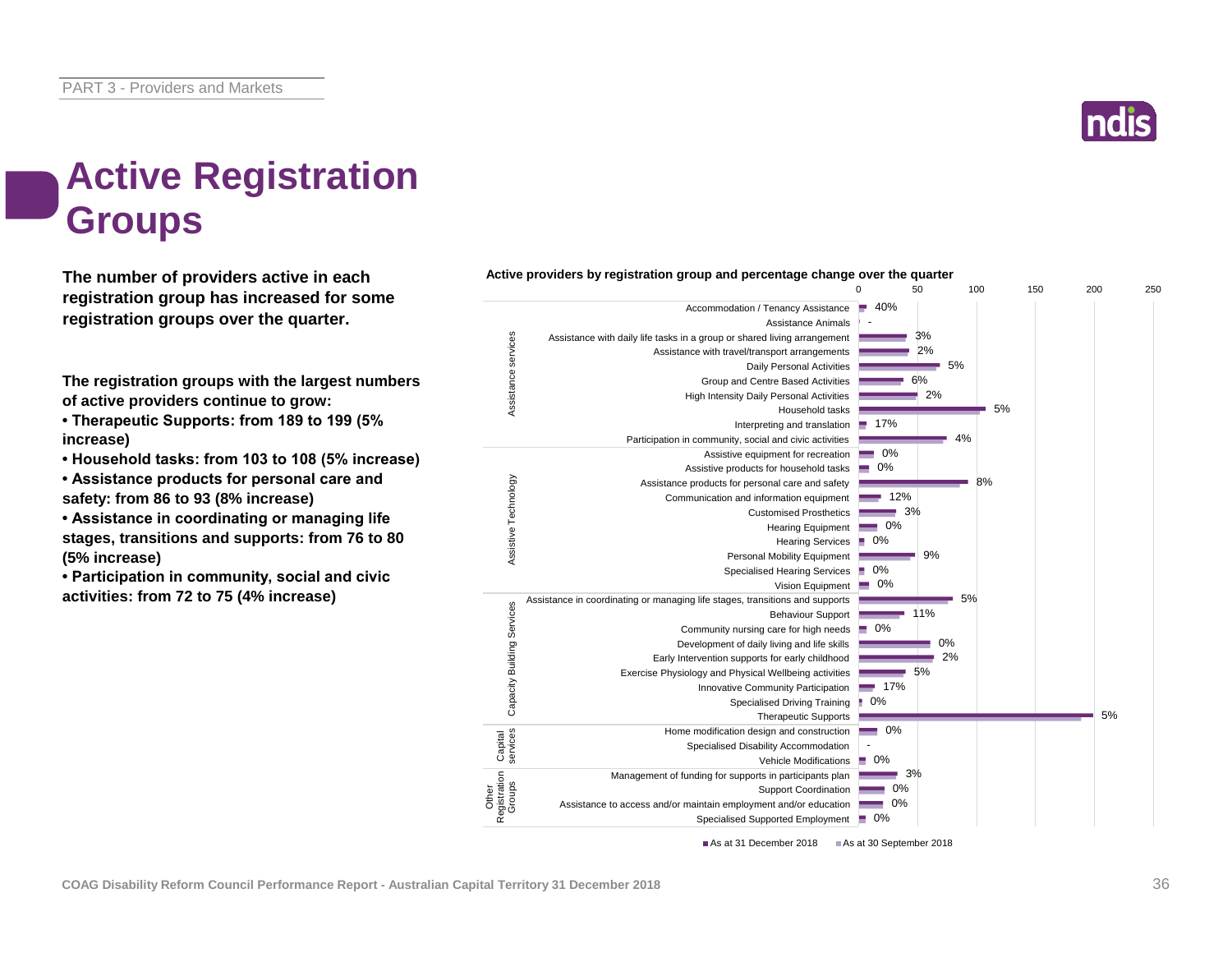

#### **Market share of top providers**

**25% of service providers received 80-95% of Market share of the top 25% of providers by registration group. the dollars paid for major registration groups.**



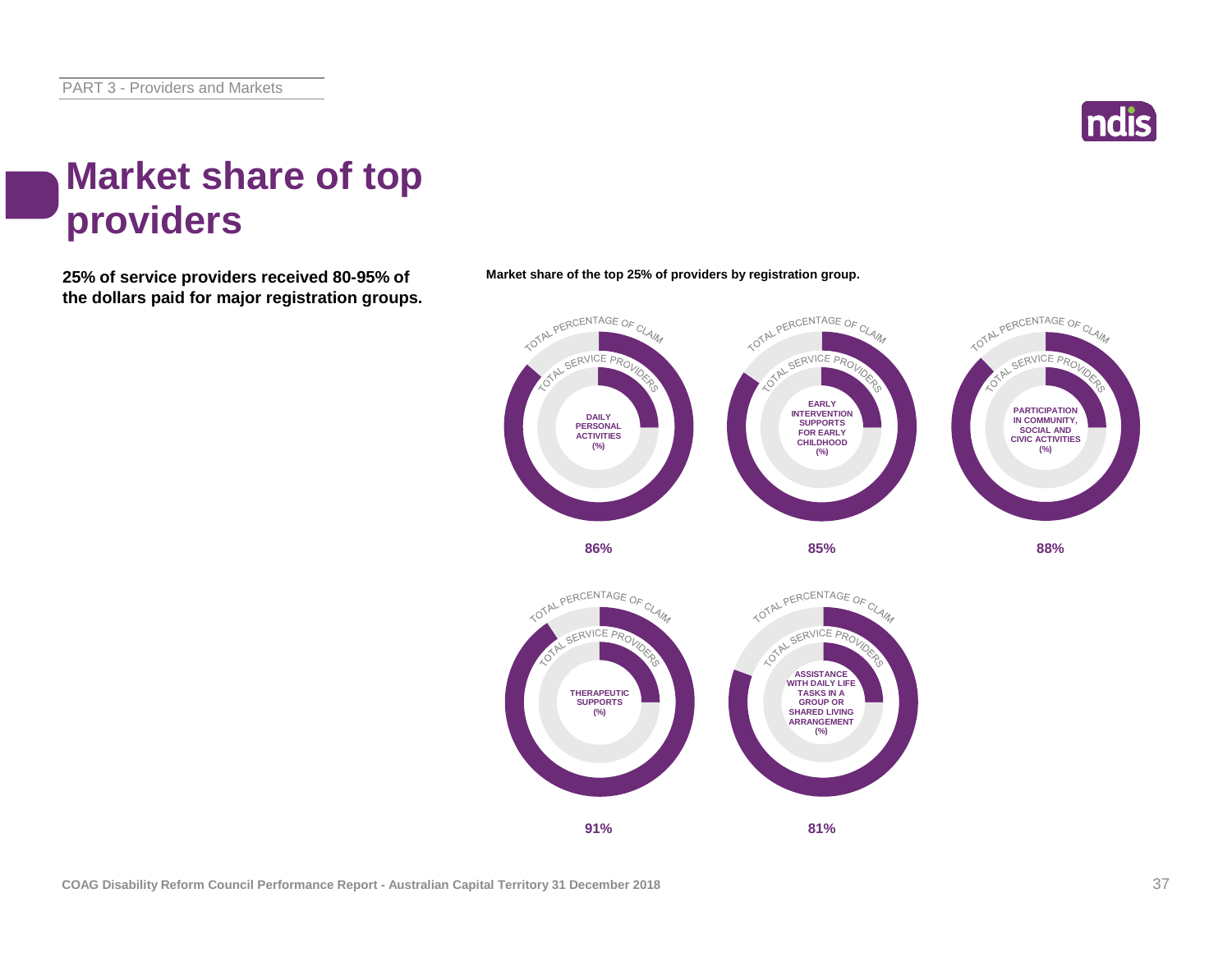### **Information, Linkages and Capacity Building**

Information, Linkages and Capacity Building was covered in the national version of the COAG Quarterly Performance Report.

**Australian Capital Territory - 31 December 2018**

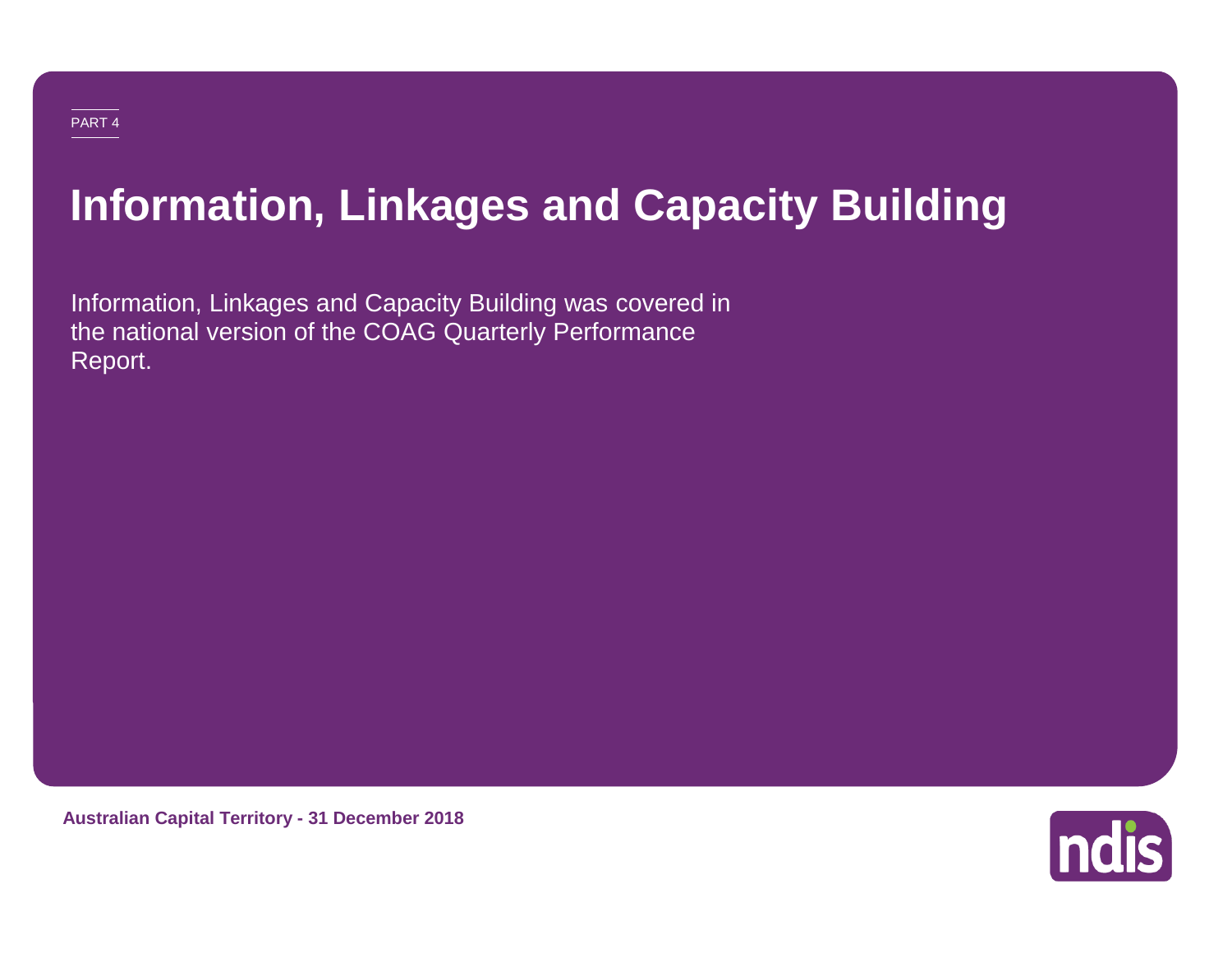### **Mainstream Interface**

The proportion of participants entering in the current quarter and accessing mainstream services is higher compared to prior quarters.

**Australian Capital Territory - 31 December 2018**

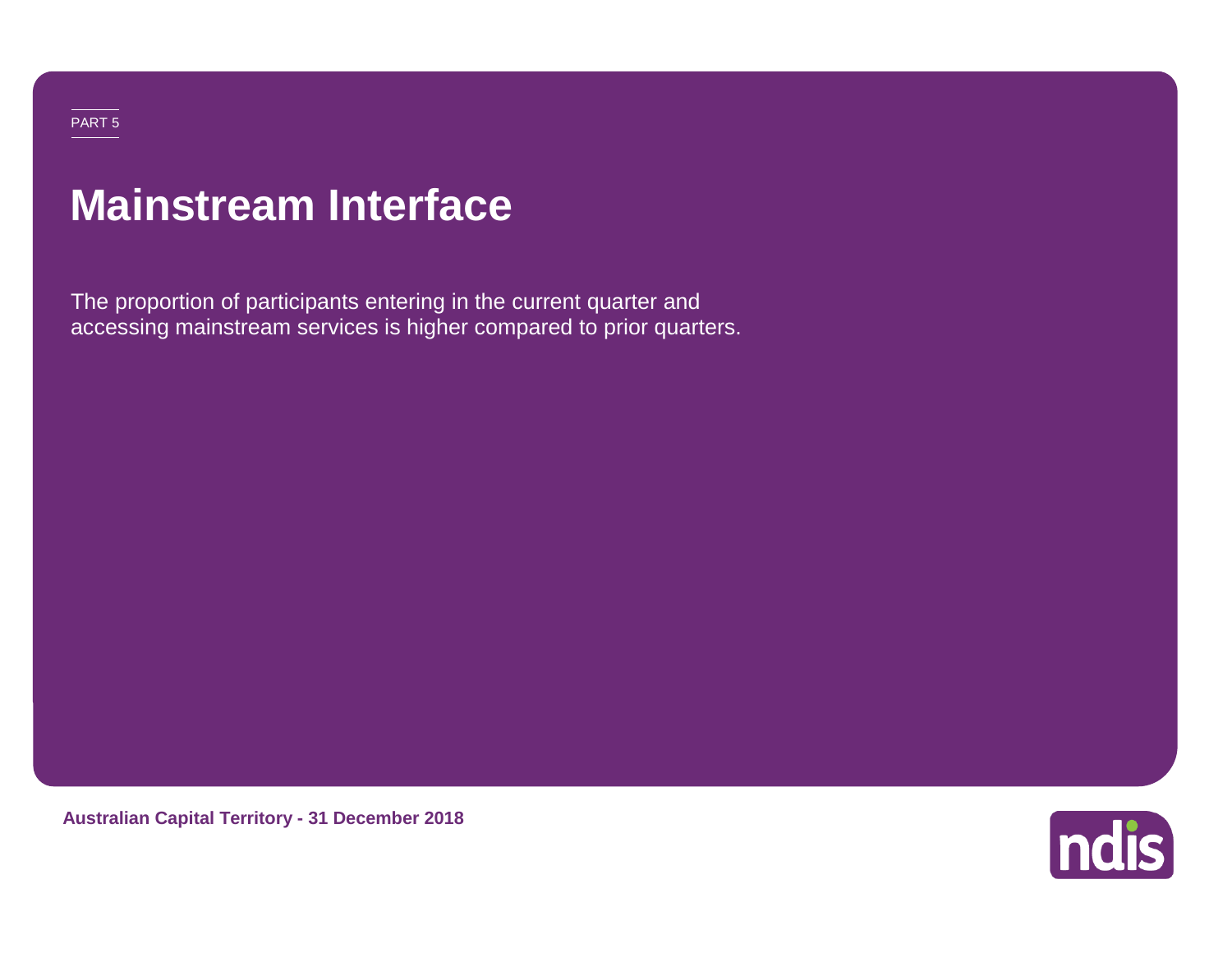

### **Mainstream Interface**

**89% of active participants with a plan approved in 2018-19 Q2 access mainstream services, an increase from prior quarters. Participants are accessing mainstream services predominantly for health and wellbeing, lifelong learning and daily activities.**